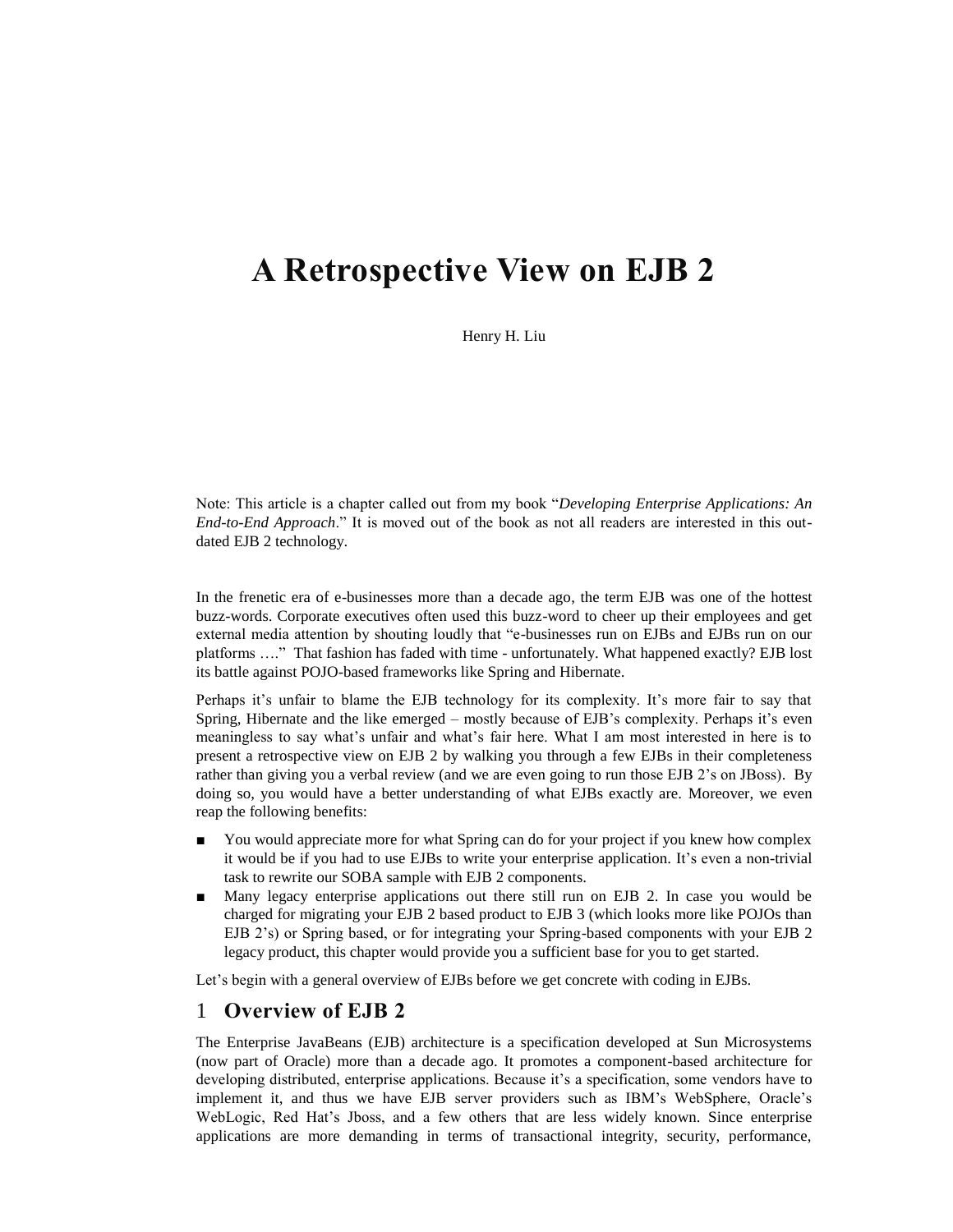scalability, reliability, availability, maintainability, etc., the idea was that EJB containers would handle all complexities in managing EJB components while having developers focus on coding the business logic part of an EJB-based enterprise application only. This was a great idea that it would be a huge extra burden if developers had to worry about tedious implementations of data persistence, transactions, security and resource management, etc., if EJB containers did not provide these services out of the box. This idea was inscribed by J2EE with three types of EJBs: entity beans, session beans, and message-driven beans.

In this chapter, we cover entity beans and session beans only. Since the EJB spec has gone through several releases, as is shown in Table 1, we need to be clear upfront about which version of EJBs we deal with. We pick EJB 2, as that's what would come to most people's mind when talking about the complexities of EJBs. The latest EJB 3 spec has dropped entity beans completely, and some latest EJB containers do not support entity beans anymore.

| <b>Release</b> | Year (JSR)                  | <b>Comment</b>                                                                                                                                    |
|----------------|-----------------------------|---------------------------------------------------------------------------------------------------------------------------------------------------|
| $EJB$ 1.0/1.1  | 2001                        | Initially started at IBM; later adopted by Sun<br>Microsystems.                                                                                   |
| EJB2.0/2.1     | 2003(JSR 19/153)            | Stateless/stateful session beans, entity beans, and<br>message-driven beans.                                                                      |
| EJB3.0/3.1     | 2006/2010 (JSR)<br>220/318) | Remote interfaces and message-driven beans<br>$\bullet$<br>de-supported in EJB 3.1 Lite.<br>Deployment descriptors<br>replaced<br>by<br>$\bullet$ |
|                |                             | annotations in bean implementation classes.                                                                                                       |
|                |                             | Supports POJOs, DI (dependency injection)<br>and annotations.                                                                                     |
|                |                             | Entity beans replaced by Hibernate and Java<br>Persistence API                                                                                    |

**Table 1 EJB evolution from 1.0 to 3.1 (note the new key features with EJB 3)**

Based on how data persistence is managed, EJB 2 entity beans can be of either bean-managedpersistence (BMP) or container-managed-persistence (CMP). In the next two sections, we discuss BMP and CMP entity beans along with a stateless session bean that accesses those entity beans, respectively. Let's begin with the BMP entity beans next.

# 2 **A BMP-Based EJB 2 Example**

A complete EJB-based enterprise application may contain any number of EJBs and web components, accessed by multiple application clients. For illustrative purposes, we present two EJBs only: one customer entity bean and one customer session bean. We demonstrate how a session bean can access the entity bean, whether BMP-based or CMP-based. We then demonstrate how an external client can access these EJBs. The example is simple, but it illustrates the gist of how an enterprise application uses EJBs as its basic building elements in the realm of enterprise computing – much like the Spring POJOs we used to compose SOBA as we have demonstrated in the previous chapters.

The enterprise computing community agrees that one of the most challenging tasks with developing an enterprise application is to create, update, and remove data records stored in a database with the required data integrity so that the data is always consistent and synchronized with all clients. Entity beans were considered one of the most promising approaches to dealing with this challenging task. As a reflection of enterprise data stored in a database, entity beans help maintain data both in the data store and in memory so that widely distributed clients can safely access (create, query, update, and remove) the data while the EJB container provides services to help guarantee that data transactions can occur in a thread-safe, consistent, and efficient manner. To illustrate how this happens, we need to create a domain object in the database first, as is described next.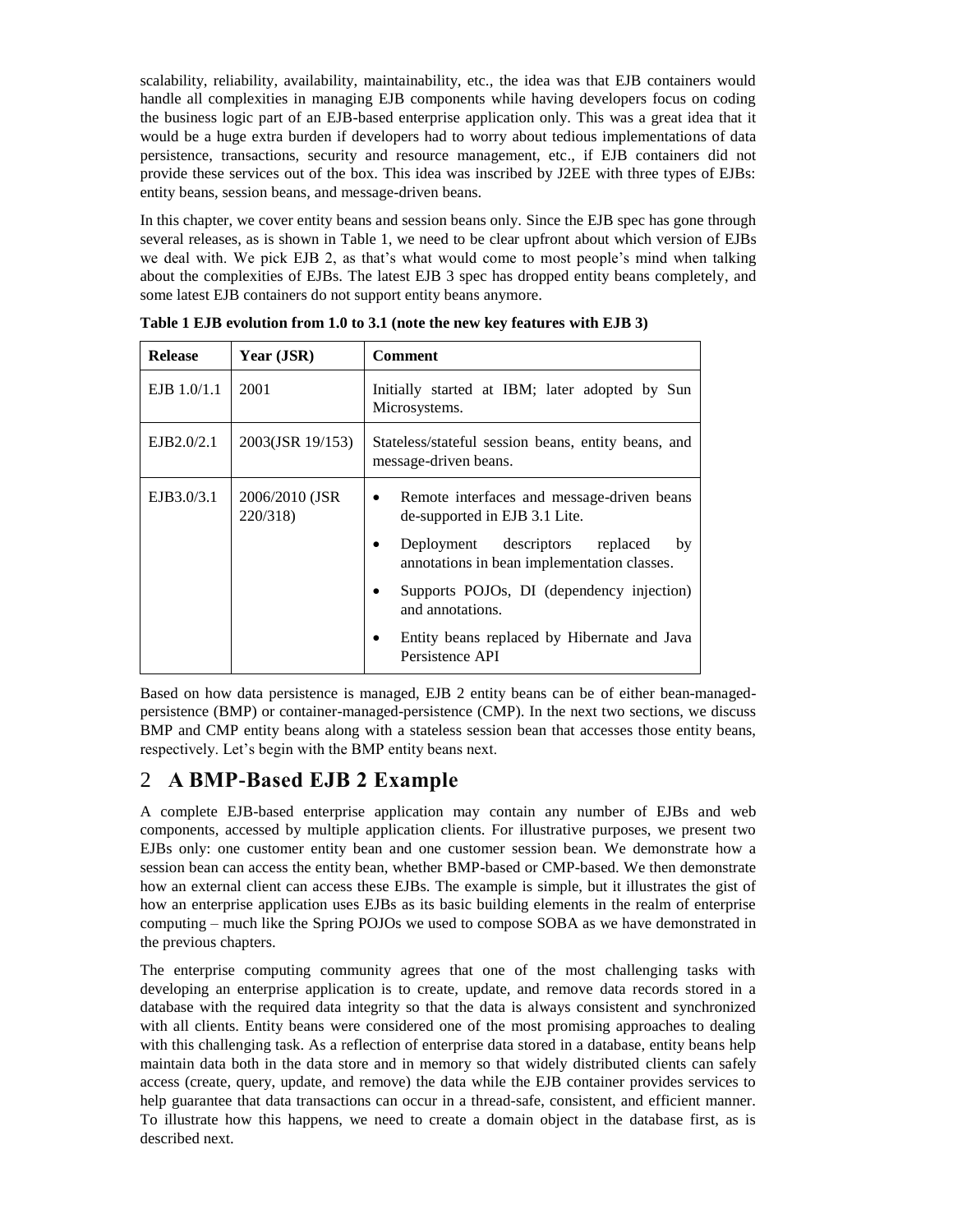# **2.1 MYSQL PREPARATION**

You might wonder why we use MySQL instead of some embedded databases. First, I am always inclined to get everything as real as possible when presenting a sample. Secondly, after completing the previous chapters with the SOBA sample, I am certain that you have become comfortable with MySQL. Thirdly, I will show you not only the EJBs but also how to run the EJB examples presented in this chapter on Jboss so that you would learn how to configure a real, popular database to work on Jboss. This would help enhance your skillset further for developing enterprise applications.

First, download the EJB samples from this book's website at [http://www.perfmath.com.](http://www.perfmath.com/) Assuming that you have set up your MySQL environment by following the procedures described in Appendix B, execute the following commands to create the database and customer table to work with the EJB 2 examples presented in this chapter:

cmd>mysql –h 127.0.0.1 –u root –p <create\_ejbdb.sql cmd>mysql ejb –h 127.0.0.1 –u admin –p < create\_customer.sql

Listings 1 and 2 show the contents of these two scripts. The first script creates a database with the name of "*ejb*" and user/password of "*admin/admin*" while the second script creates a table named "*customer*" with the columns of {*customerID, name, password, email and locked*}. The second script also creates a primary key for the *customer* table using the "*customerID*" column. The EJB examples presented in this chapter use this simple database and table to demonstrate entity and session EJBs. You might wonder why we don't use the SOBA database and the customer table therein for the EJB samples to be presented in this chapter. The reasons are twofold. One is that our customer table in the SOBA database has too many columns for the EJB examples to be presented here, and the other is that some readers might want to try out these EJB samples standalone.

#### **Listing 1 create\_ejbdb.sql**

create database ejb; grant usage on \*.\* to admin@localhost identified by 'admin'; grant all privileges on ejb.\* to admin@localhost; show databases;

#### **Listing 2 create\_customer.sql**

CREATE TABLE customer ( customerID VARCHAR(10) not null, name VARCHAR(30), password VARCHAR(30), email VARCHAR(30), locked BOOLEAN);

alter table customer add constraint customer pk customerID primary key (customerID);

# **2.2 THE CONCEPT OF ENTITY BEANS**

Entity beans represent enterprise data while session beans represent business logic. Unlike the session beans, a major requirement for entity beans is to maintain their consistent properties no matter how many clients are accessing a same entity bean at the same time. The EJB container and bean developers are responsible for making sure that concurrent operations from multiple clients on an entity bean occur within an appropriate transaction. This boils down to the persistence mechanism associated with an entity bean. If persistence is coded by the bean developer, it is called *bean-managed persistence* (BMP); otherwise, if the persistence is managed by the EJB container, it is called *container-managed persistence* (CMP). With BMP, the bean developer writes the database access code. If the database is a relational one, data access is typically coded in data access object (DAO) classes using JDBC, as we will see in our first EJB sample shortly. However, BMP-based entity beans can also access data in non-relational databases.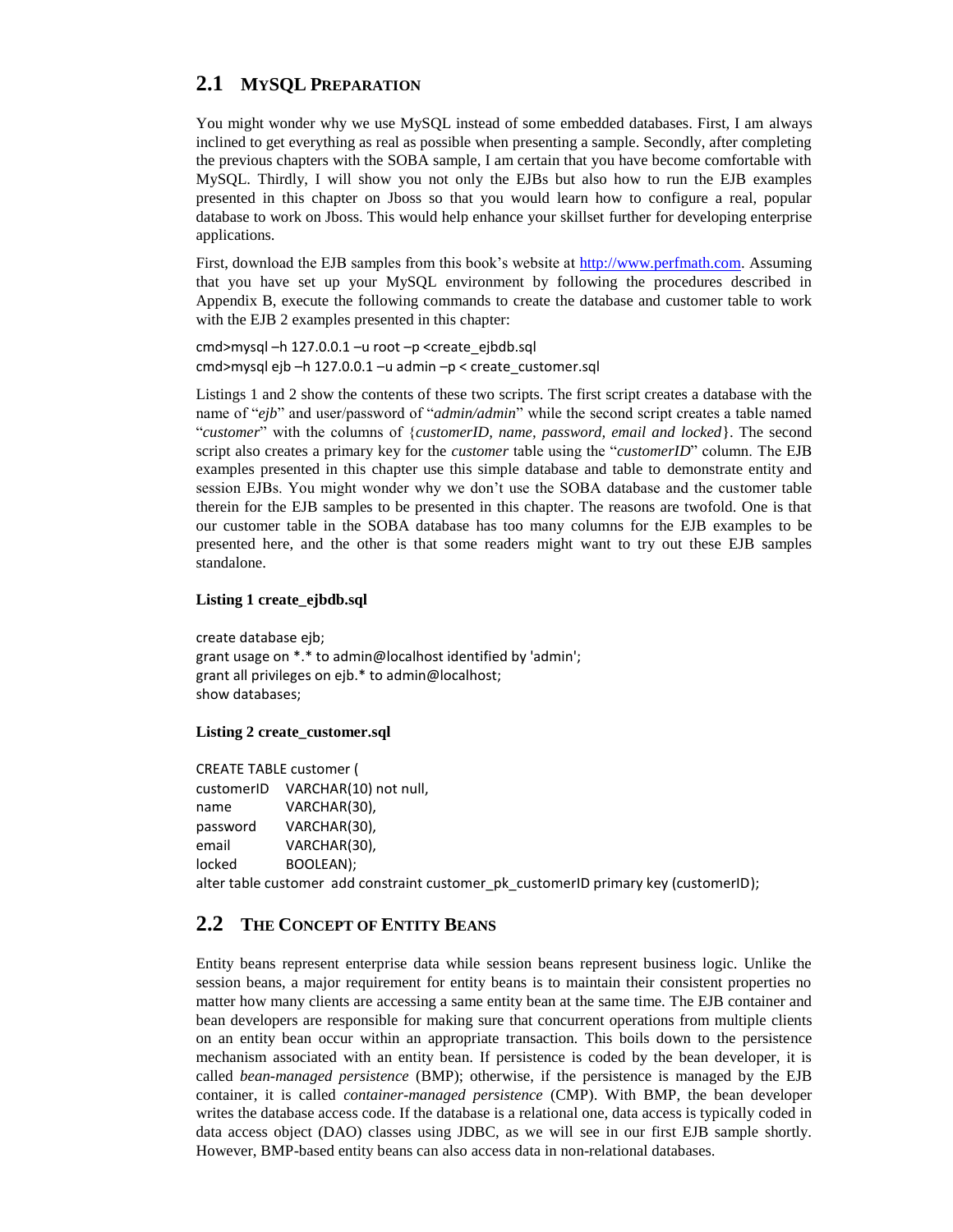An entity bean needs to have up to four Java interfaces and one EJB class to describe it, which include:

- **Home interface and remote interface**: The home interface defines create, findBy and home methods, while the remote interface defines business methods. Methods defined in the home interface are also called *class methods*, since they are not specific to an instance, while methods defined in the remote interface are also called *instance methods*. We'll explain more about these methods later.
- Local interface and local home interface: The local interface and local home interface correspond to the home interface and remote interface, respectively. Both session beans and entity beans may have local or remote interfaces or both. Local interfaces provide clients with access in the same JVM, while remote interfaces allow clients to call EJBs in a remote or separate JVM. One significant drawback with EJBs is that remote access incurs significant RMI overhead and network traffic, leading to severe performance issue. Therefore, in general, entity beans are called by session beans as a session façade using their local interfaces for maximum performance and scalability potentials, while remote interfaces are reserved for development test only.
- **Bean Implementation Class:** The bean implementation class implements the interfaces defined by the home interface and remote/local interface of an entity bean. A bean implementation class must follow certain method naming rules as we will discuss more later when we look at the customer entity bean implementation class.

# **2.3 EJB METHODS AND DATABASE ACCESS**

The bean implementation class has to implement a rigid set of EJB methods in order to carry out certain types of database accesses. Table 2 lists those methods. The EJB methods and their corresponding database operations seem to indicate the complexity set up in the first place. It may be worthwhile to memorize this so that you would know how the newer frameworks replace this framework, because these database operations must be implemented one way or the other no matter which framework is used.

| <b>Method</b>          | Data operation                                                                    |
|------------------------|-----------------------------------------------------------------------------------|
| ejbCreate ()           | Inserts new record and returns primary key                                        |
| ejbFindByPrimaryKey () | Selects record with a given primary key and returns<br>primary key                |
| ejbfFindXXX()          | Selects one or more records and returns one or a<br>collection of primary keys    |
| ejblomeXXX()           | Custom database operations (select or update) not<br>specific to any primary keys |
| ejbload()              | Refreshes in-memory persistent variables as Selects                               |
| eibStore()             | Stores persistent variables as Updates                                            |
| ejbRemove()            | Deletes record                                                                    |

**Table 2 EJB methods and their corresponding database access operations**

Next, we present the BMP-based EJB2 example. We'll explain various methods listed in Table 2 in proper context of the customer EJBs.

# **2.4 THE CUSTOMER ENTITY BEAN**

#### **The Data Model Class**

Once again, note that the customer table has the columns of {*customerID, name, password, email, locked*}. First, in order to compose the customer entity bean, we need a Java class to represent the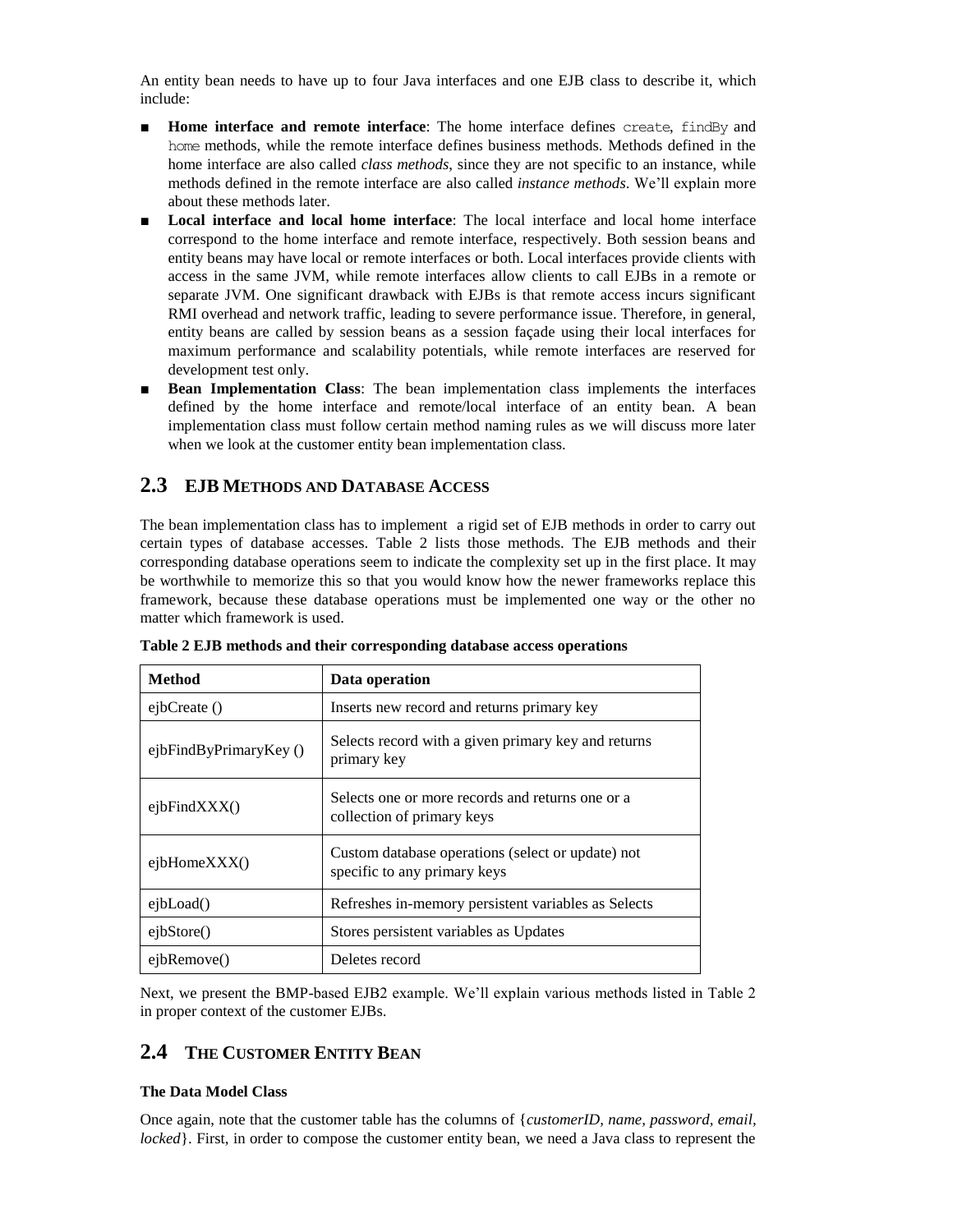customer table and its columns. We use a Java class named CustomerModel.java to accomplish this task. Listing 3 shows this class with all its getters and setters omitted to save space. This model class encapsulates all persistence variables for the customer entity bean. Its customerID attribute would serve as the primary key that the customer entity bean would depend on for many operations. The BMP version of a customer entity bean would use a DAO class to interact with the database, which will be discussed after we take a look at how the customer entity bean is implemented next.

#### **Listing 3 The model class for the customer entity bean (CustomerModel.java)**

```
public class CustomerModel
{
```
private String customerID; private String name; private String password; private String email; private boolean locked;

}

}

public **CustomerModel**(String customerID, String name, String password,

```
String email, boolean locked) {
   super();
    this.customerID = customerID;
   this.name = name;
   this.password = password;
   this.email = email;
   this.locked = locked;
// getters and setters omitted
```
#### **The Home Interface and Remote Interface**

Listing 4 shows the home interface (CustomerHome.java) while Listing 5 shows the remote interface (Customer.java) for the customer entity bean. We discuss these two interfaces next.

As shown in Listing 4, the home interface defines the following methods for the customer entity bean: create (…), findByPrimaryKey (…), findByCustomerName (…), findAll (), and getTotalCustomers (). This home interface extends EJBHome and all its methods throw RemoteException. Besides, the create method throws CreateException, whereas all finder methods throw FinderException. The last method of getTotalCustomers () is neither a create nor a finder method. In EJB's parlance, it is called a *home* method. You may wonder what it means by "*home*." What it means is that unlike all other finder methods defined in the remote interface, it does not require the EJB container to instantiate the entity bean in order for its caller to use it. We will get back to this when we look at the bean implementation class later.

Listing 5 shows all getters and setters for the customer entity bean, which is kind of redundant with the customer model class shown in Listing 3. There really isn't much to talk about it except that it extends EJBObject and throws RemoteException with every one of its methods.

#### **Listing 4 The home interface for the customer entity bean (CustomerHome.java)**

import java.util.Collection; import javax.ejb.\*; import java.rmi.\*;

public interface **CustomerHome** extends **EJBHome** {

 public Customer **create**(String name, String password, String email, boolean locked) throws RemoteException, CreateException;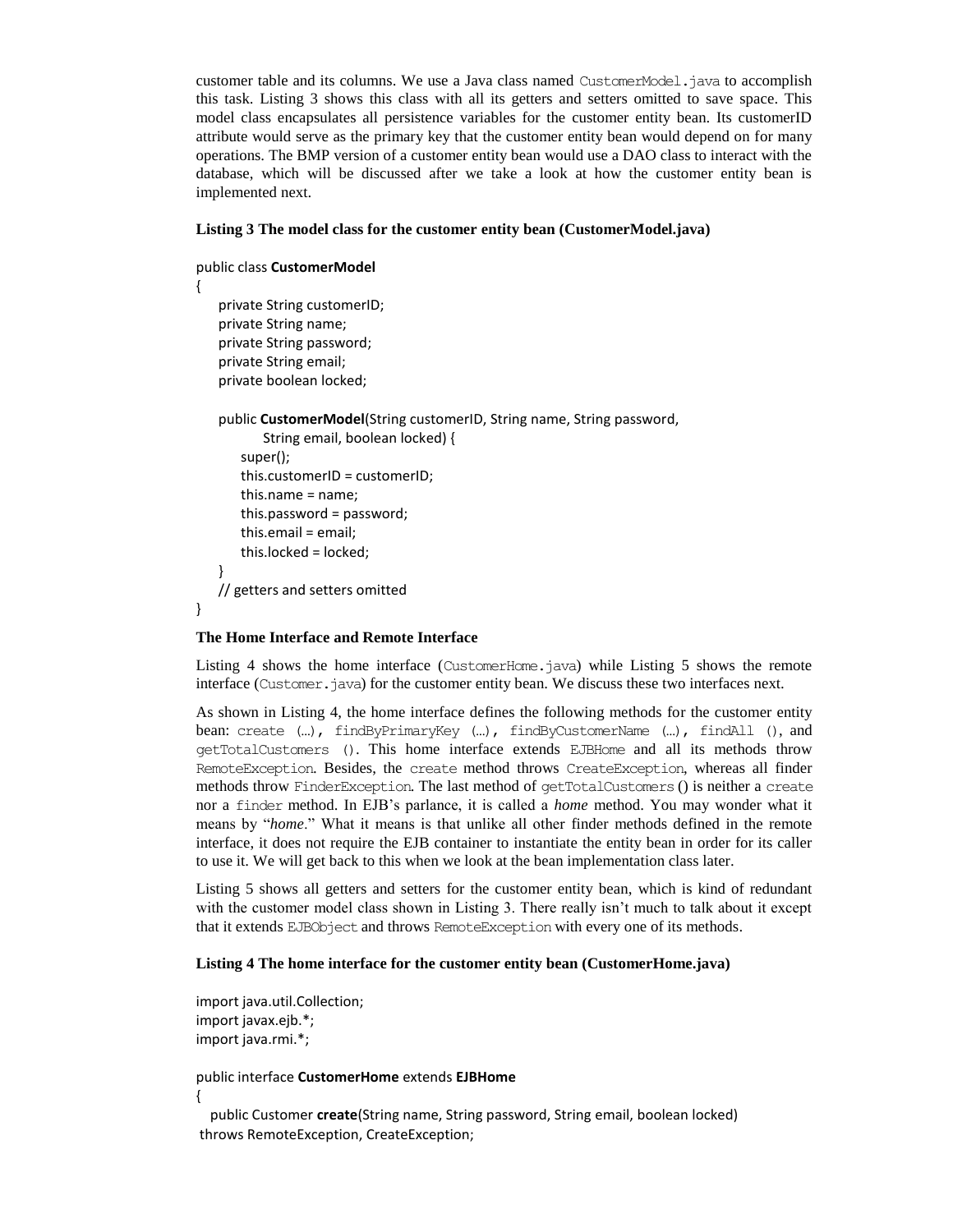```
 public Customer findByPrimaryKey (String customerID) throws RemoteException, 
 FinderException;
 public Customer findByCustomerName (String name) throws RemoteException, 
 FinderException;
 public Collection findAll () throws RemoteException, FinderException;
```

```
// home interface
   public int getTotalCustomers () throws RemoteException;
}
```
#### **Listing 5 The remote interface for the customer entity bean (Customer.java)**

import javax.ejb.\*; import java.rmi.\*;

```
public interface Customer extends EJBObject
```

```
{
```
 public String **getCustomerID** () throws RemoteException; public String **getName** () throws RemoteException; public void **setName** (String newName) throws RemoteException; public String **getPassword** () throws RemoteException; public void **setPassword** (String newPassword) throws RemoteException; public String **getEmail** () throws RemoteException; public void **setEmail** (String newEmail) throws RemoteException; public boolean **getLocked** () throws RemoteException; public void **setLocked** (boolean locked) throws RemoteException;

}

### **Local Home Interface and Local Interface**

Listings 6 and 7 show the local home interface (CustomerLocalHome.java) and the local interface (CustomerLocal.java). Compared with the (remote) home interface shown in Listing 4, the local interface extends EJBLocalHome and does not throw RemoteException as it's designed to be accessed locally in the same JVM as the caller for performance reasons. Similarly, the local interface extends EJBLocalObject and does not throw RemoteException.

### **Listing 6 The local home interface for the customer entity bean (CustomerLocalHome.java)**

import java.util.Collection; import javax.ejb.\*;

```
public interface CustomerLocalHome extends EJBLocalHome
{
   public CustomerLocal create(String name, String password, String email, 
boolean locked) throws CreateException;
   public CustomerLocal findByPrimaryKey (String customerID) throws FinderException;
   public Collection findByCustomerName (String name) throws FinderException;
   public Collection findAll () throws FinderException;
   public int getTotalCustomers () ;
```
}

{

#### **Listing 7 The local interface for the customer entity bean (CustomerLocal.java)**

```
import javax.ejb.*;
```

```
public interface CustomerLocal extends EJBLocalObject
```

```
 public String getCustomerID ();
```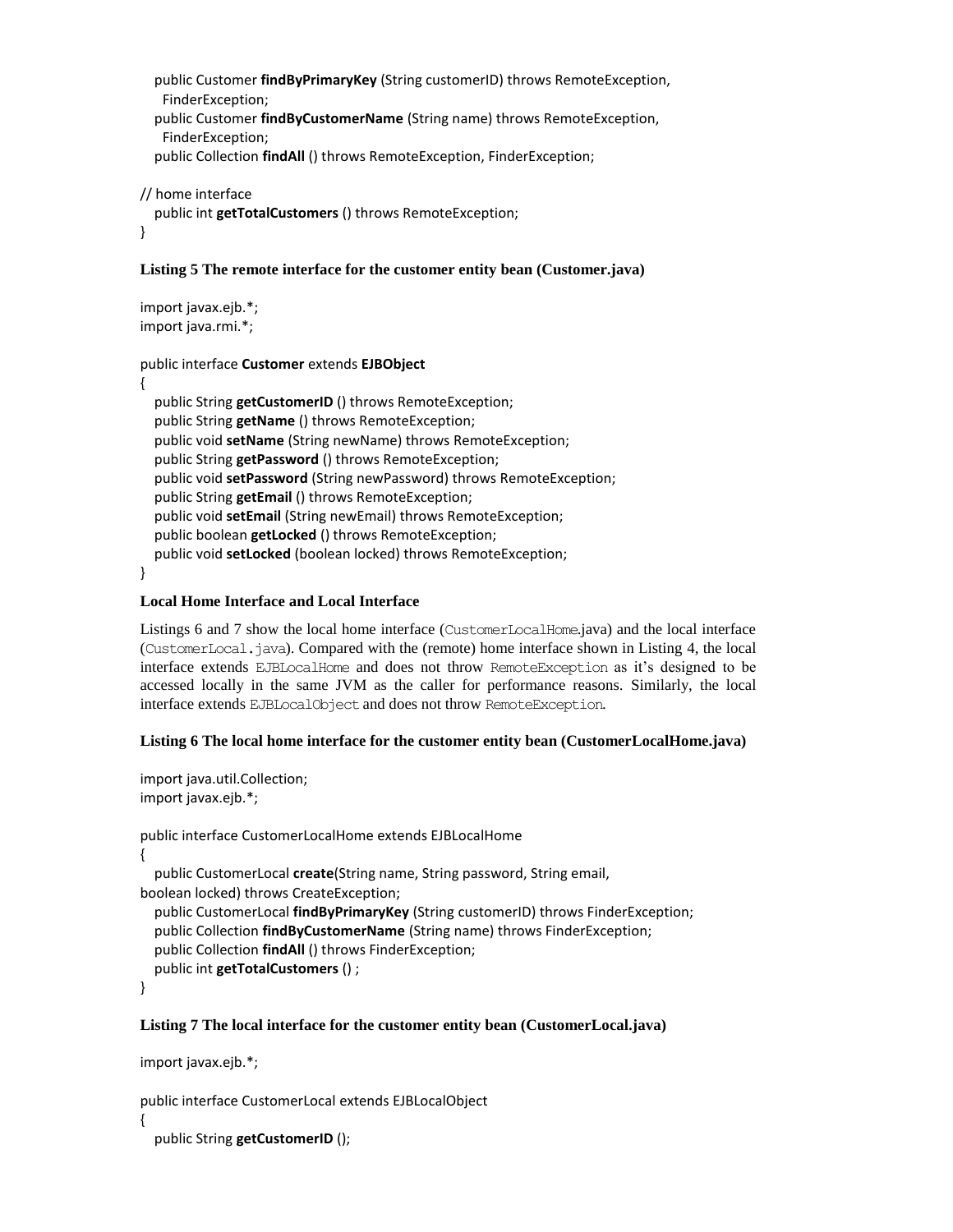```
 public String getName ();
   public void setName (String newName);
   public String getPassword ();
   public void setPassword (String newPassword);
   public String getEmail ();
   public void setEmail (String newEmail);
   public boolean getLocked ();
   public void setLocked (boolean locked);
}
```
#### **The Customer Entity Bean Implementation Class**

Listing 8 shows the bean implementation class for the customer entity bean. In addition to implementing the EntityBean interface and getters and setters defined in the remote and/or local interface, the bean implementation class gets heavier in implementing the methods defined in the customer home interface, because we are dealing with a BMP-based entity bean. Next, let's take a closer look at what this bean implementation class is trying to accomplish.

First, note the persistent variable defined as the attribute of customerData, as well as the variable customerDAO for DAO access. The context and dirty attributes are EJB variables. The dirty flag is set by the business methods that modify the persistent variables to indicate that the customer data has been modified. Note that the business methods of getters and setters are just regular getters and setters. You might wonder how they get the job done for manipulating the customer data. It's the EJB container that does all the actual work behind the scene: The EJB container calls the ejbLoad () method prior to each business method call and calls the ejbStore () method afterwards.

Notice that the bean implementation class has many methods. Let's sort them out as follows:

- **Business methods**: These are the getters and setters implemented in the beginning part of the class.
- **Finder methods**: ejbFindByPrimaryKey (…), ejbFindByCustomerName (…), and ejbFindAll (). These finder methods correspond to those defined in the home interface as shown in Listing 4. Note the naming rule here that the prefix of "*ejb*" must be applied to each finder method defined in the home interface with the first letter "*F*" capitalized. The ejbFindByPrimaryKey () method returns the primary key while all other finder methods returns a collection of primary keys or empty, depending on if any record exists in the database that satisfies the query criterion. When a finder method returns a primary key, the EJB container looks up the entity bean in its cache with the matching primary key. If the matching entity bean is found and considered *active*, the EJB container returns the cached entity bean to the client. If not, the EJB container invokes the ejbActivate () method, causing ejbLoad () to read the persistent data from the database into the newly activated entity bean.
- **EJB home method:** ejbHomeGetTotalCustomers (). This is the home method we discussed previously. Note the prefix of "ejbHome" applied to this method. The client invokes this home method using the home or local home interface. While this method accesses the database, it does not cause the EJB container to instantiate the entity bean like the finder methods.
- **EJB methods**: ejbCreate (...), ejbActivate (), ejbPassivate (), ejbLoad (), ejbStore (), ejbPostCreate (…), ejbRemove (), setEntityContext (…) and unsetEntityContext (). These methods are called by the EJB container and the clients do not call them directly. Although majority of them are empty, they must be there in the bean implementation class. In addition, note how the dirty flag is used in the ejbLoad () and ejbStore () methods. This is a performance optimization technique, since a database operation is mostly considered *expensive*.
- **Helper method**: getDAO (). This method uses a DAO factory class to set the customerDAO attribute for the bean implementation class. Listing 9 shows the CustomerDAOFactory.java class. We discuss the MySQL implementation of the CustomerDAO interface for this entity bean following Listing

#### **Listing 8 The bean implementation class for the customer entity bean (CustomerBean.java)**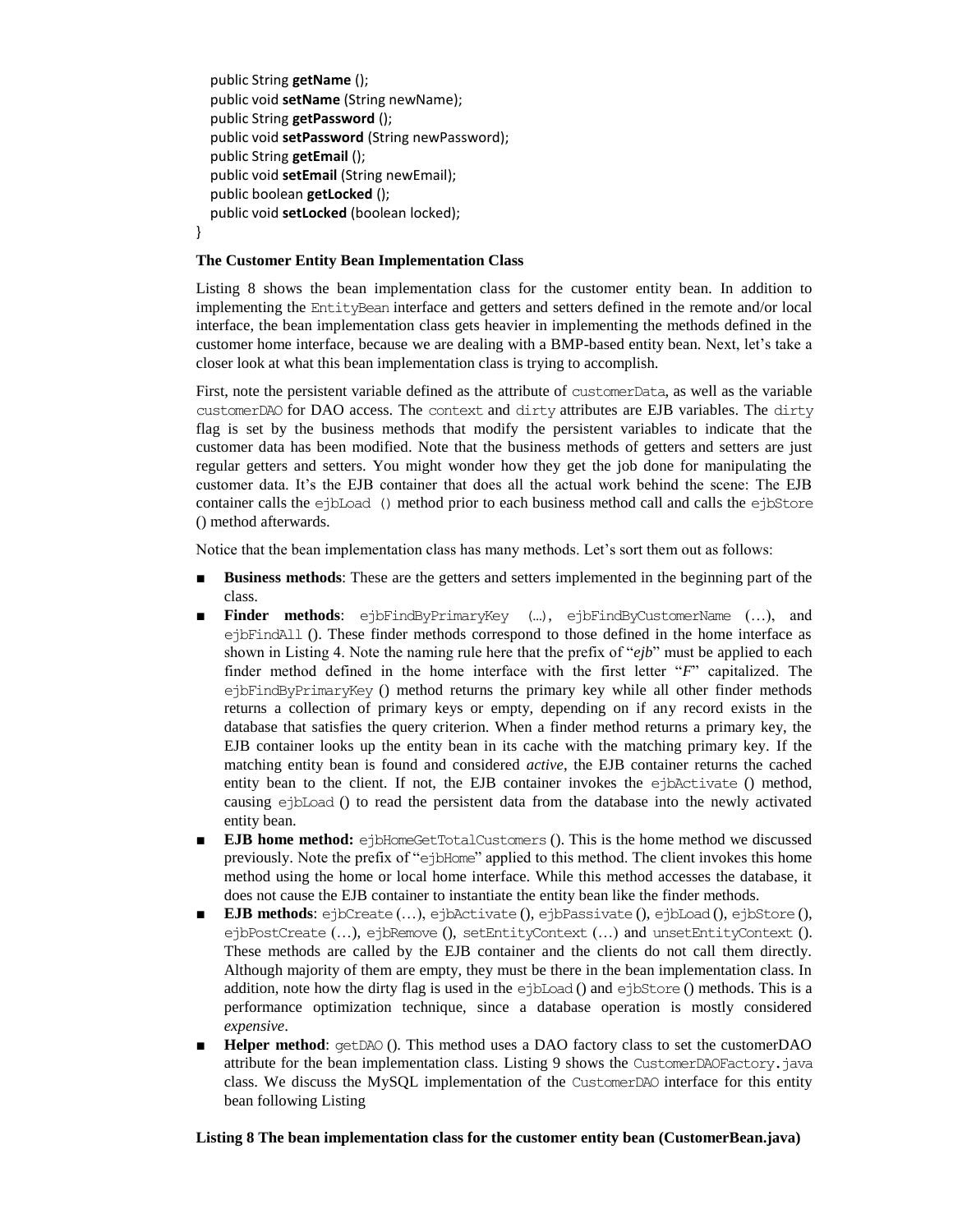import java.util.\*; import javax.ejb.\*;

```
public class CustomerBean implements EntityBean {
   CustomerModel customerData;
   private CustomerDAO customerDAO = null;
   private EntityContext context;
   private boolean dirty;
   //business methods
   public String getCustomerID() {
      return customerData.getCustomerID ();
   }
   public String getName() {
      return customerData.getName ();
   }
   public void setName(String name) {
      customerData.setName (name);
      dirty = true;
   }
   // more similar getters and setters are omitted here to save space 
   public String ejbFindByPrimaryKey (String primaryKey) 
      throws FinderException {
      boolean found;
      try {
          CustomerDAO dao = getDAO ();
          found = dao.dbSelectByPrimaryKey(primaryKey);
      } catch (CustomerDAOSysException ex) {
          ex.printStackTrace();
          throw new EJBException ("ejbFindByPrimaryKey: " + ex.getMessage());
      }
      if (found) {
          return primaryKey;
      } else {
          throw new ObjectNotFoundException
          ("Row for id = " + primaryKey + " not found.");
      }
   }
   public Collection ejbFindByCustomerName (String name) 
          throws FinderException {
          Collection customers;
          try {
             CustomerDAO dao = getDAO ();
             customers = dao.dbSelectByCustomerName (name);
          } catch (CustomerDAOSysException ex) {
             ex.printStackTrace();
             throw new EJBException ("ejbFindByCustomerName: " + 
                 ex.getMessage());
          }
          return customers;
      }
   public Collection ejbFindAll () 
          throws FinderException {
          Collection customers;
          try {
```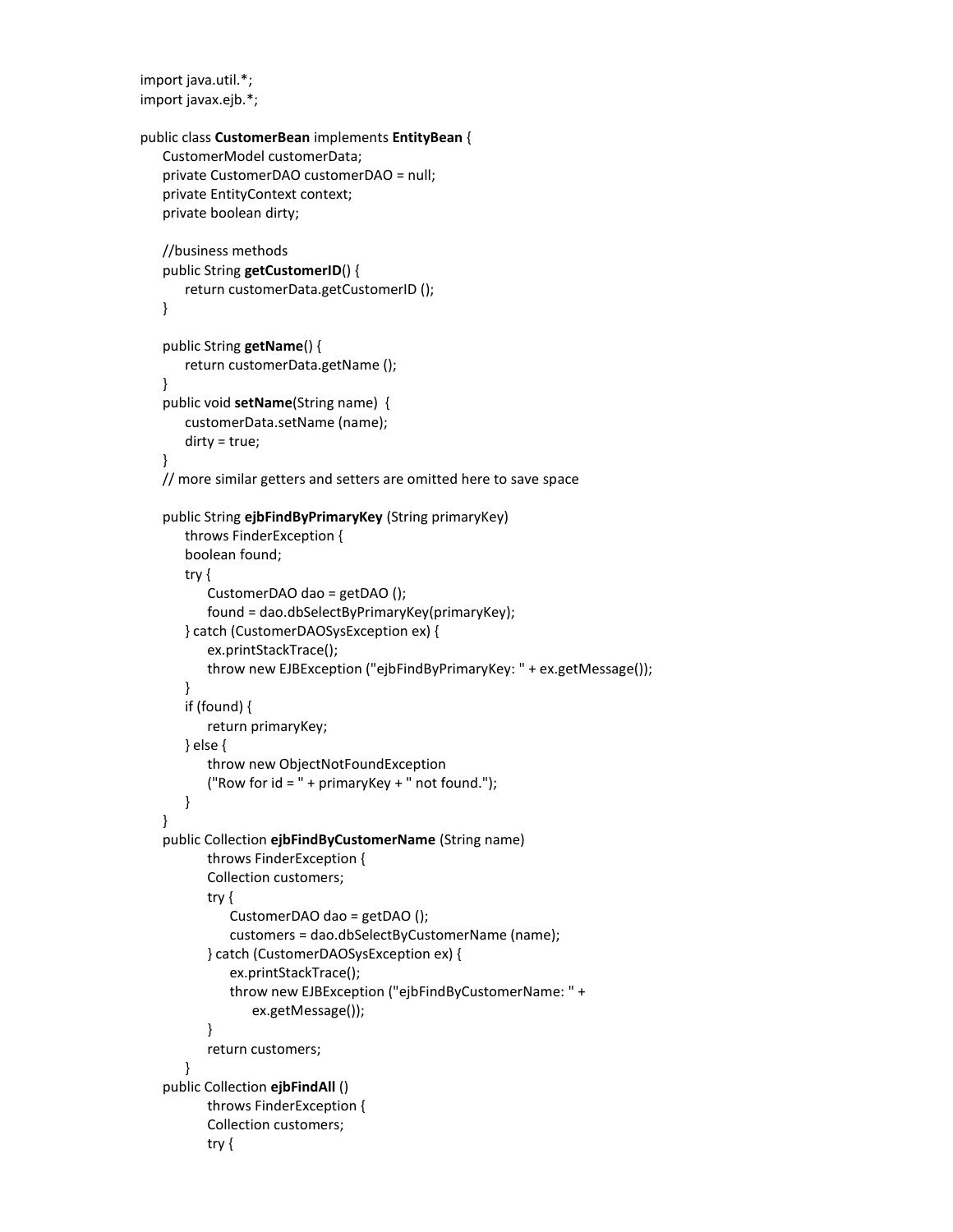```
CustomerDAO dao = getDAO ();
          customers = dao.dbSelectAll();
      } catch (CustomerDAOSysException ex) {
          ex.printStackTrace();
          throw new EJBException ("ejbFindAll: " + ex.getMessage());
      }
      return customers;
   }
public int ejbHomeGetTotalCustomers () 
      throws FinderException {
      int numOfCustomers;
      try {
          CustomerDAO dao = getDAO ();
          numOfCustomers = dao.dbCountTotalCustomers();
      } catch (CustomerDAOSysException ex) {
          ex.printStackTrace();
          throw new EJBException ("ejbHomeGetTotalCustomers: " + 
          ex.getMessage());
      }
      return numOfCustomers;
   }
private CustomerDAO getDAO() throws CustomerDAOSysException {
   if (customerDAO == null) {
       customerDAO = CustomerDAOFactory.getDAO();
   }
   return customerDAO;
}
public String ejbCreate (String name, String password,
       String email, boolean locked) throws CreateException {
   CustomerModel customer = null;
   try {
       CustomerDAO dao = getDAO ();
       String key = dao.dbGetKey ();
       customer = new CustomerModel (key, name, password, email, locked);
       dao.dbInsertCustomer(customer);
   } catch (CustomerDAOSysException ex) {
      throw new CreateException ("ejbCreate: " +
             ex.getMessage());
   }
   customerData = customer;
   dirty = false;
   return customerData.getCustomerID();
}
public void setEntityContext (EntityContext context) {
   this.context = context;
}
public void unsetEntityContext () { }
public void ejbActivate () { }
public void ejbPassivate () {
   customerDAO = null;
}
public void ejbLoad () {
   try {
       CustomerDAO dao = getDAO ();
       customerData = dao.dbLoadCustomer((String)context.getPrimaryKey()) ;
       dirty = false;
   } catch (CustomerDAOSysException ex) {
```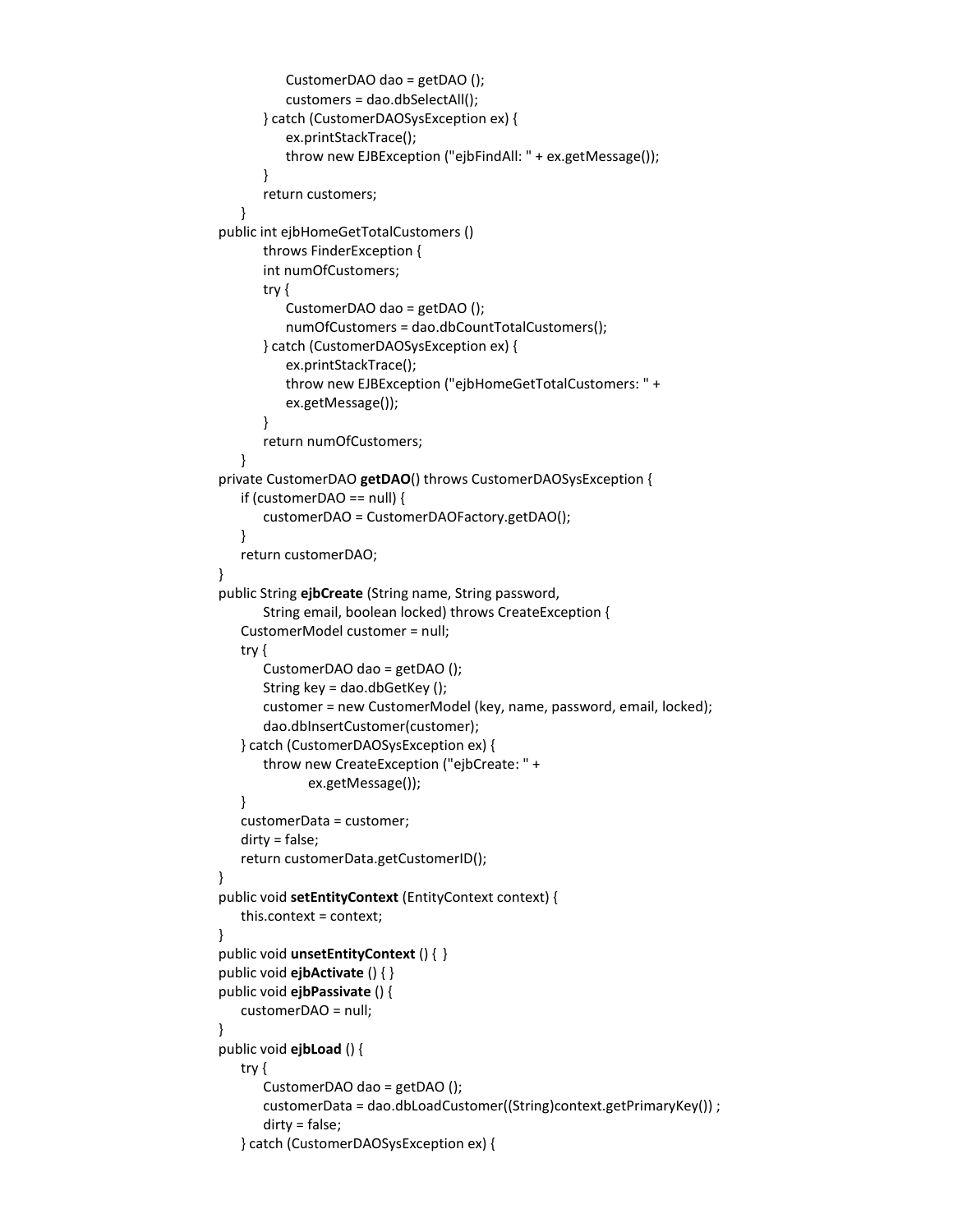```
ex.printStackTrace();
       throw new EJBException ("ejbLoad: " +
              ex.getMessage());
   }
}
public void ejbStore () {
   try {
      if (dirty) {
       CustomerDAO dao = getDAO ();
       dao.dbStoreCustomer(customerData) ;
       dirty = false;
      }
   } catch (CustomerDAOSysException ex) {
       ex.printStackTrace();
      throw new EJBException ("ejbStore: " +
              ex.getMessage());
   }
}
public void ejbPostCreate (String name, String password,
      String email, boolean locked) {
   }
public void ejbRemove () {
   try {
       CustomerDAO dao = getDAO ();
       dao.dbRemoveCustomer((String)context.getPrimaryKey()) ;
       dirty = false;
   } catch (CustomerDAOSysException ex) {
       ex.printStackTrace();
       throw new EJBException ("ejbRemove: " +
              ex.getMessage());
   }
}
```
#### **Listing 9 The customer DAO factory class for the BMP-based customer entity bean (CustomerDAOFactory.java)**

}

```
import javax.naming.*;
public class CustomerDAOFactory {
   public static CustomerDAO getDAO () throws CustomerDAOSysException {
      CustomerDAO customerDAO = null;
      String customerDAOClass = "java:comp/env/CustomerDAOClass";
      String className = null;
      try {
          InitialContext ic = new InitialContext ();
          className = (String) ic.lookup(customerDAOClass);
          customerDAO = (CustomerDAO) Class.forName(className).newInstance();
      } catch (Exception ex) {
          ex.printStackTrace();
          throw new CustomerDAOSysException (
"CustomerDAOFactory.getDAO: " + "NamingException for <" + className + "> DAO class: \n" + 
ex.getMessage());
      }
      return customerDAO;
   }
}
```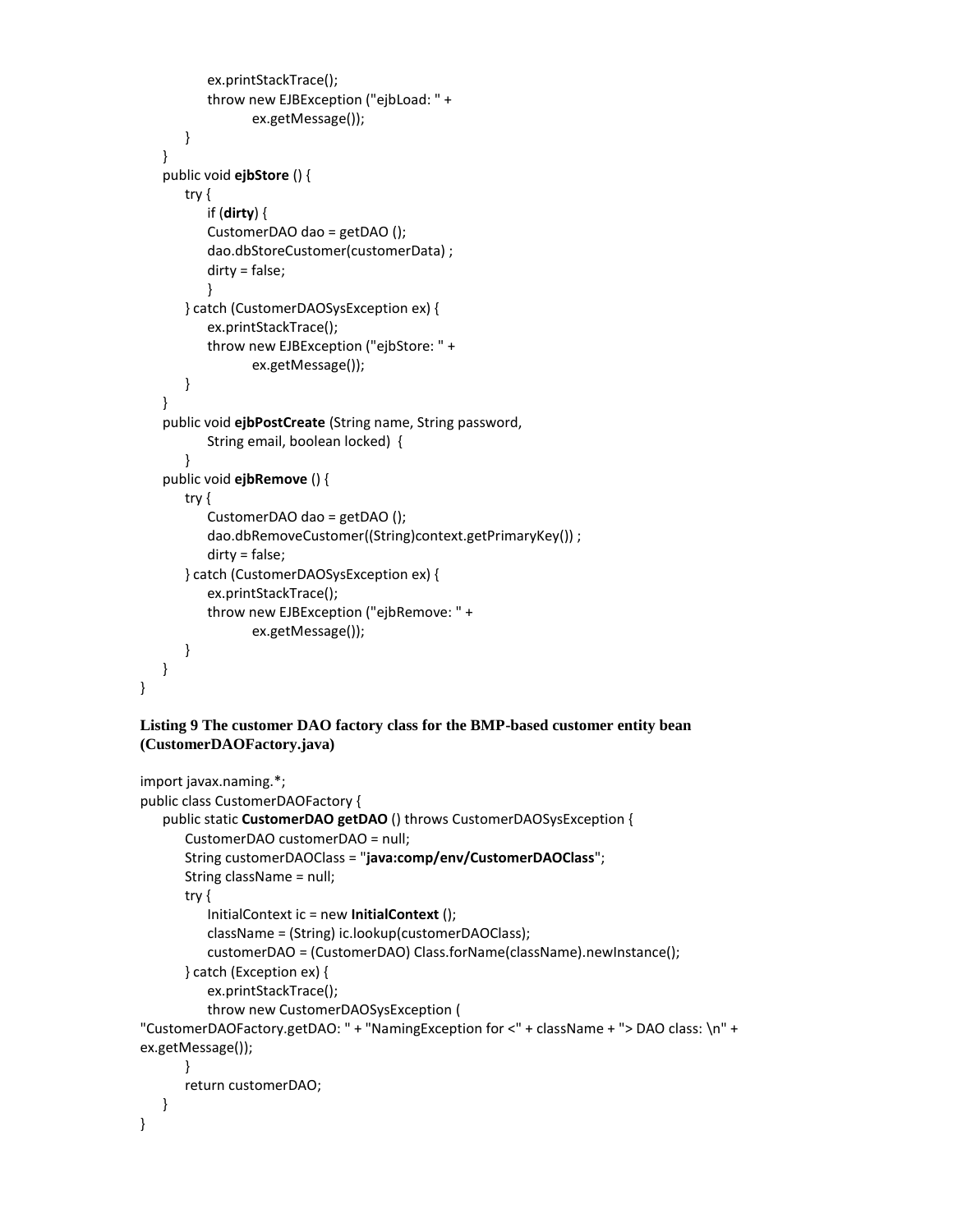#### **The MySQL Implementation of the CustomerDAO interface for the BMP-Based Customer Entity Bean**

In order to get this BMP-based customer entity bean working, an implementation of the CustomerDAO interface is required. We chose MySQL for the reasons we stated earlier. However, to save space, we only show the first portion of it, and you should download the EJB samples from this book's website and look for this class for all the details you are interested in. We also omit the CustomerDAO interface and the CustomerDAOSysException class that can also be found in the download, because they are less interesting to us for this example.

For this CustomerDAOMySQL.java class as shown in Listing 10, note that the dbName is set as follows:

String dbName = "java:DefaultDS"*;*

We point out this detail here because when we run this example later on Jboss, we would need to set up a datasource with exactly the same name of "DefaultDS." This is one of the trickier issues with running the EJB samples presented in this chapter, which calls for proper attention. Besides, we use the same RandomID class as we used in SOBA sample to create unique customer IDs.

#### **Listing 10 CustomerDAOMySQL.java**

```
import java.util.*;
import javax.ejb.*;
import javax.naming.*;
import javax.sql.DataSource;
import java.sql.*;
public class CustomerDAOMySQL implements CustomerDAO{
   private Connection con = null;
   private DataSource dataSource = null;
   public CustomerDAOMySQL () throws CustomerDAOSysException {
       String dbName = "java:DefaultDS";
       try {
          InitialContext ic = new InitialContext ();
          dataSource = (DataSource) ic.lookup(dbName);
       } catch (NamingException ex) {
          throw new CustomerDAOSysException (
                 "Cannot connect to database: " +
          dbName + ":\langle n'' + ex.getMessage() \rangle;
      }
   }
   @Override
   public String dbGetKey() {
       return (new RandomID(10)).getId();
   }
   private void getConnection () throws CustomerDAOSysException {
       try {
          con = dataSource.getConnection();
       } catch (SQLException ex) {
          throw new CustomerDAOSysException (
              "Exception during db connection: " +
              ":\n\ln" + ex.getMessage();
       }
   }
// …………….. rest omitted to save space ……………..
```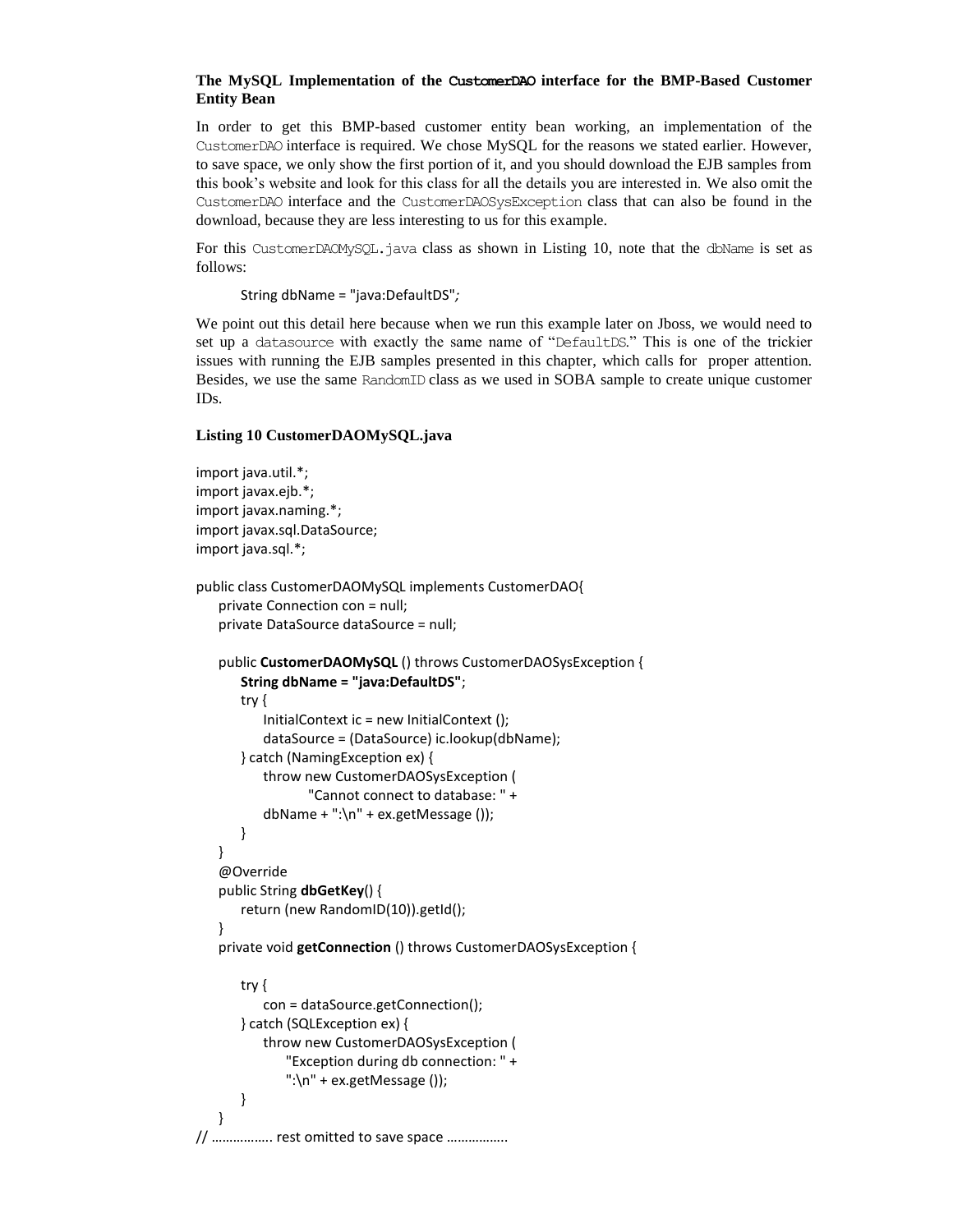Although a client can call an entity bean remotely, for performance reasons, the best practice is to call an entity bean through a stateless session bean as a session façade. Next, we present such a session bean for accessing the customer entity bean discussed here.

# **2.5 THE CUSTOMER SESSION BEAN**

Given the detailed coverage of the customer entity bean in the preceding sections, let's have a brief coverage of the customer session bean that we use to call the customer entity bean. Once again, we rely on the source code listing to help explain what each of the classes does exactly.

This customer session bean consists of the following classes:

- **Home interface (Listing 11 CustomerSessionHome.java)**: This is the home interface for the customer session bean. As shown in Listing 11, it differs from the home interface of the customer entity bean shown in Listing 4 that it has only one method of **create** (), since it is a stateless session bean. It does not have those finder methods and the home method.
- **Remote interface (Listing 12 CustomerSession.java)**: This is the remote interface for the customer session bean. The remote interface for the customer entity bean contains simple getters and setters, while the remote interface for this customer session bean contains seven business methods that do not necessarily match those of the customer entity bean's remote interface. We'll compare more next when we discuss the bean implementation class for the customer session bean.
- **Bean implementation class (Listing 13 CustomerSessionBean.java)**: This is the bean implementation class for the customer session bean. It implements all seven methods defined in its remote interface. In addition, it implements the five EJB methods of  $e^i$   $\beta$ Create (), ejbRemove (), ejbActivate (), ejbPassivate () and setSessionContext (…). We'll explain exactly how these methods are called in a client when we discuss the test client for this EJB example shortly.

We also need a Customer VO class and an Exception class, which are discussed following the end of Listing 13.

#### **Listing 11 The home interface for the customer session bean (CustomerSessionHome.java)**

import javax.ejb.\*; import java.rmi.\*;

#### public interface **CustomerSessionHome** extends EJBHome{

```
CustomerSession create () throws RemoteException, CreateException;
```
}

### **Listing 12 The remote interface for the customer session bean (CustomerSession.java)**

package com.ejb2.test;

import java.util.\*; import javax.ejb.\*; import java.rmi.RemoteException;

#### public interface **CustomerSession** extends EJBObject { public int **getTotalCustomers**() throws RemoteException;

public void **createCustomer**(CustomerVO customer) throws CreateException, FinderException, RemoteException;

public void **changePassword**(String name, String password) throws CustomerCredentialException, CustomerException,

}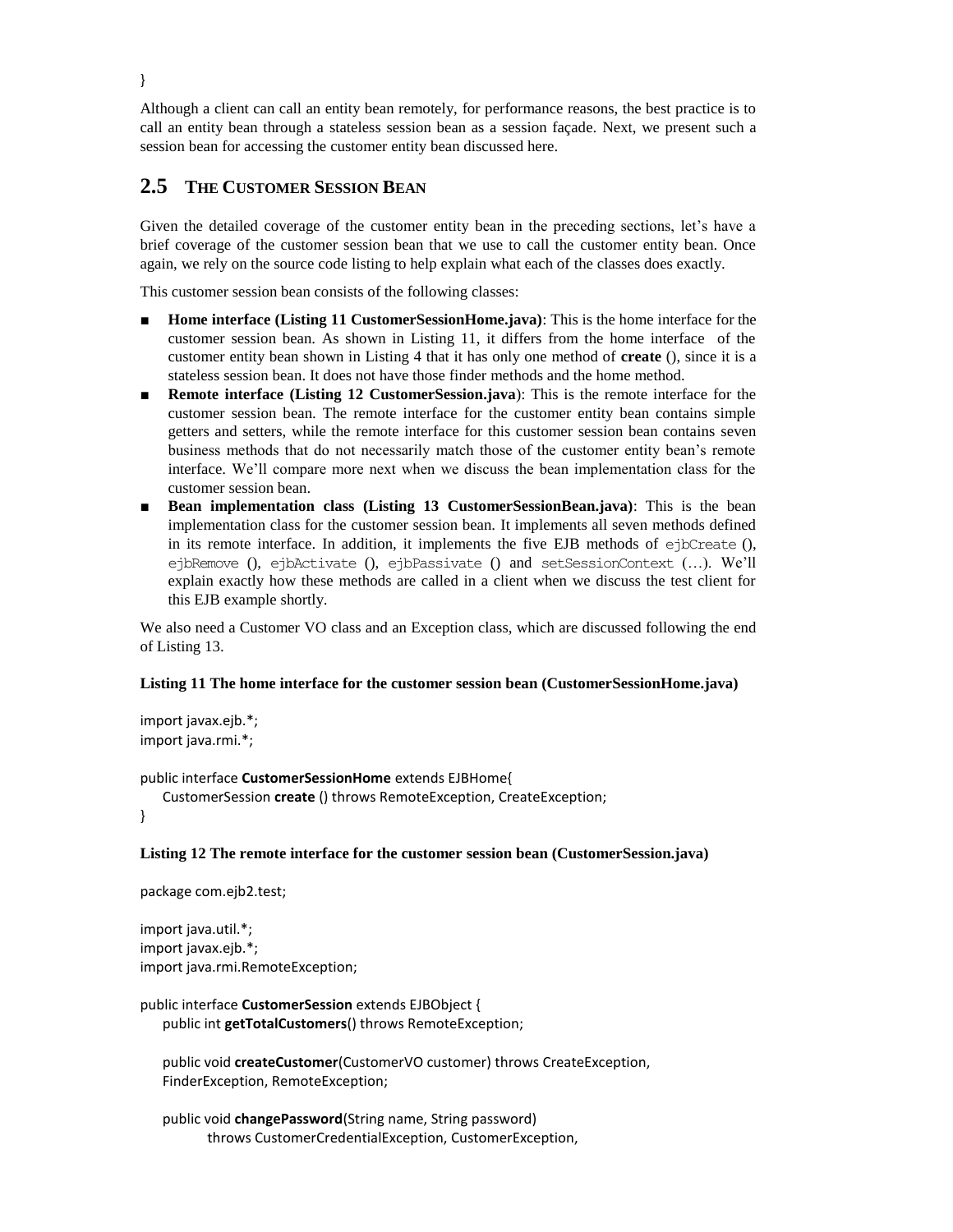FinderException, RemoteException;

```
public void changeEmail(String name, String email)
      throws CustomerCredentialException, CustomerException,
      FinderException, RemoteException;
public boolean authenticateCustomer(String name, String password)
      throws CustomerCredentialException, FinderException, 
      RemoteException;
public String findByPrimaryKey(String customerID) throws FinderException,
RemoteException;
public boolean getLocked(String name)
      throws CustomerCredentialException, FinderException,
      RemoteException;
public Collection getCustomers() throws FinderException,
RemoteException;
public CustomerVO getCustomerByID(String id) throws FinderException, RemoteException;
```
#### **Listing 13 The bean implementation class for the customer session bean (CustomerSessionBean.java)**

}

```
import java.util.*;
import javax.ejb.*;
import javax.naming.*;
public class CustomerSessionBean implements SessionBean {
   private CustomerLocalHome customerHome;
   public int getTotalCustomers () {
       return customerHome.getTotalCustomers();
   }
   public void createCustomer (CustomerVO customer)
   throws CreateException, FinderException {
      if (customer.getName() == null || customer.getPassword () == null
          || customer.getEmail () == null) {
          throw new CreateException ("Customer data is null");
      }
      if (customer.getName() == "" | \cdot | customer.getPassword () == ""
             || customer.getEmail () == "") {
             throw new CreateException ("Customer fields cannot be empty");
          }
      Collection customers = customerHome.findByCustomerName (customer.getName ());
      if (customers.size() == 0) {
          customerHome.create (customer.getName () , customer.getPassword (),
                 customer.getEmail (), customer.getLocked());
      } else {
          throw new CreateException (
                 "Customer name already in use.");
      }
   }
   public void changePassword (String name, String password)
          throws CustomerCredentialException, CustomerException, FinderException {
             if (password.equals("")) {
                 throw new CustomerException ("Password cannot be empty");
             }
             Collection customers = customerHome.findByCustomerName (name);
```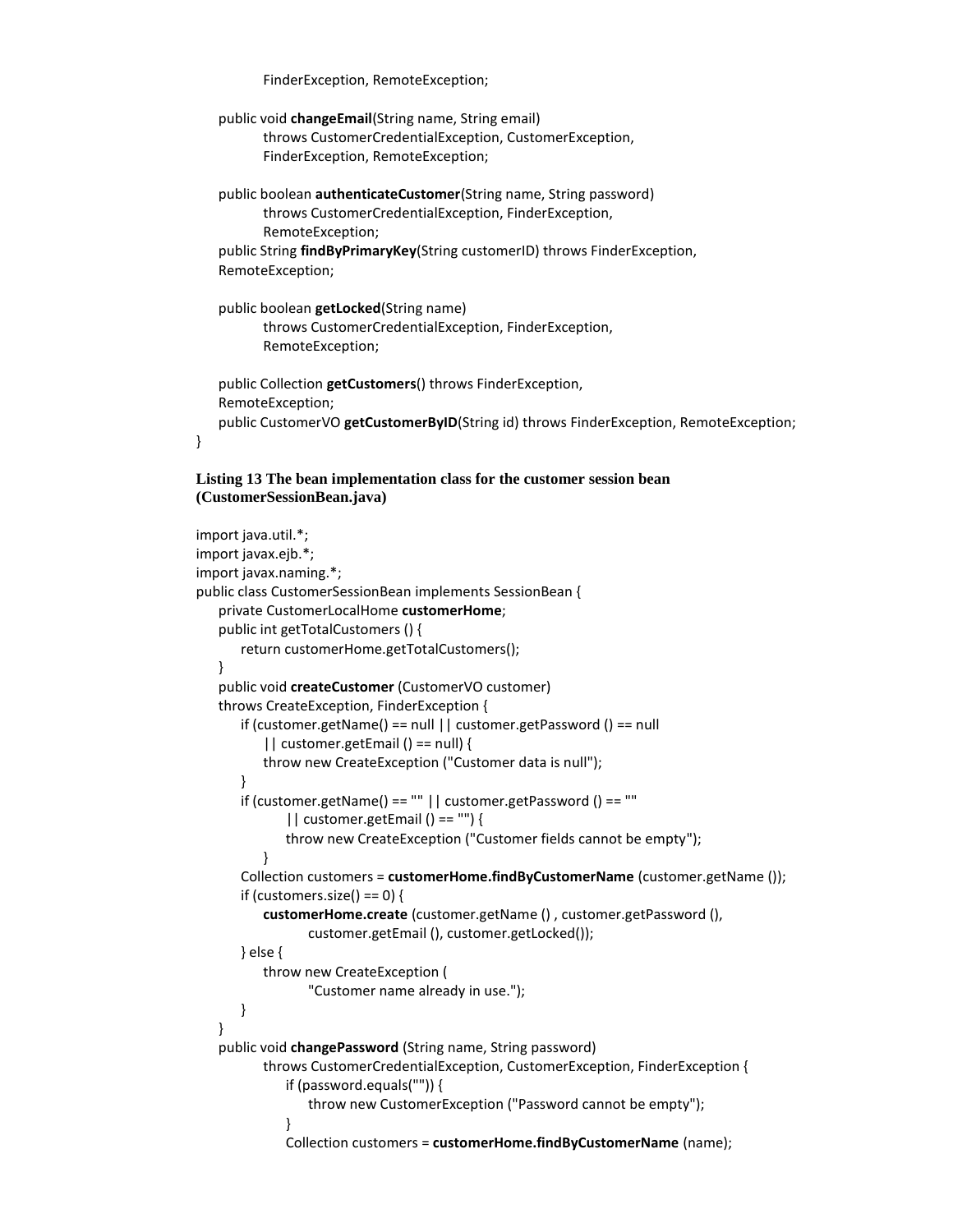```
if (customers.size() == 1) {
             Iterator i = c. iterator();
             CustomerLocal cust = (CustomerLocal) i.next ();
             cust.setPassword(password);
          } else {
             throw new CustomerCredentialException (
                    "Cannot find customer " + name);
          }
      }
public void changeEmail (String name, String email)
      throws CustomerCredentialException, CustomerException, FinderException {
          // similar to changePassword
      }
public boolean authenticateCustomer (String name, String password)
      throws CustomerCredentialException, FinderException {
   boolean valid = false;
          Collection customers = customerHome.findByCustomerName (name);
          if (customers.size() == 1) {
             Iterator customer = customers.iterator();
             CustomerLocal cust = (CustomerLocal) customer.next ();
             if (!cust.getPassword().equals(password)) {
                 throw new CustomerCredentialException (
                        "Incorrect password for customer " + name);
             } else {
                 valid = true;
             }
          } else {
             throw new CustomerCredentialException (
                    "Cannot find customer " + name);
          }
          return valid;
      }
public String findByPrimaryKey (String customerID)
      throws FinderException {
          CustomerLocal customer = customerHome.findByPrimaryKey
             (customerID);
          if (customer != null) {
             return customer.getCustomerID();
          } else {
             return "not found";
          }
      }
public boolean getLocked (String name)
      throws CustomerCredentialException, FinderException {
          Collection customers = customerHome.findByCustomerName (name);
          if (customers.size() == 1) {
             Iterator customer = customers.iterator();
             CustomerLocal cust = (CustomerLocal) customer.next ();
             return cust.getLocked();
          } else {
             throw new CustomerCredentialException (
                    "Cannot find customer " + name);
          }
      }
public Collection getCustomers () throws FinderException {
   ArrayList customerList = new ArrayList ();
   Collection all = customerHome.findAll();
```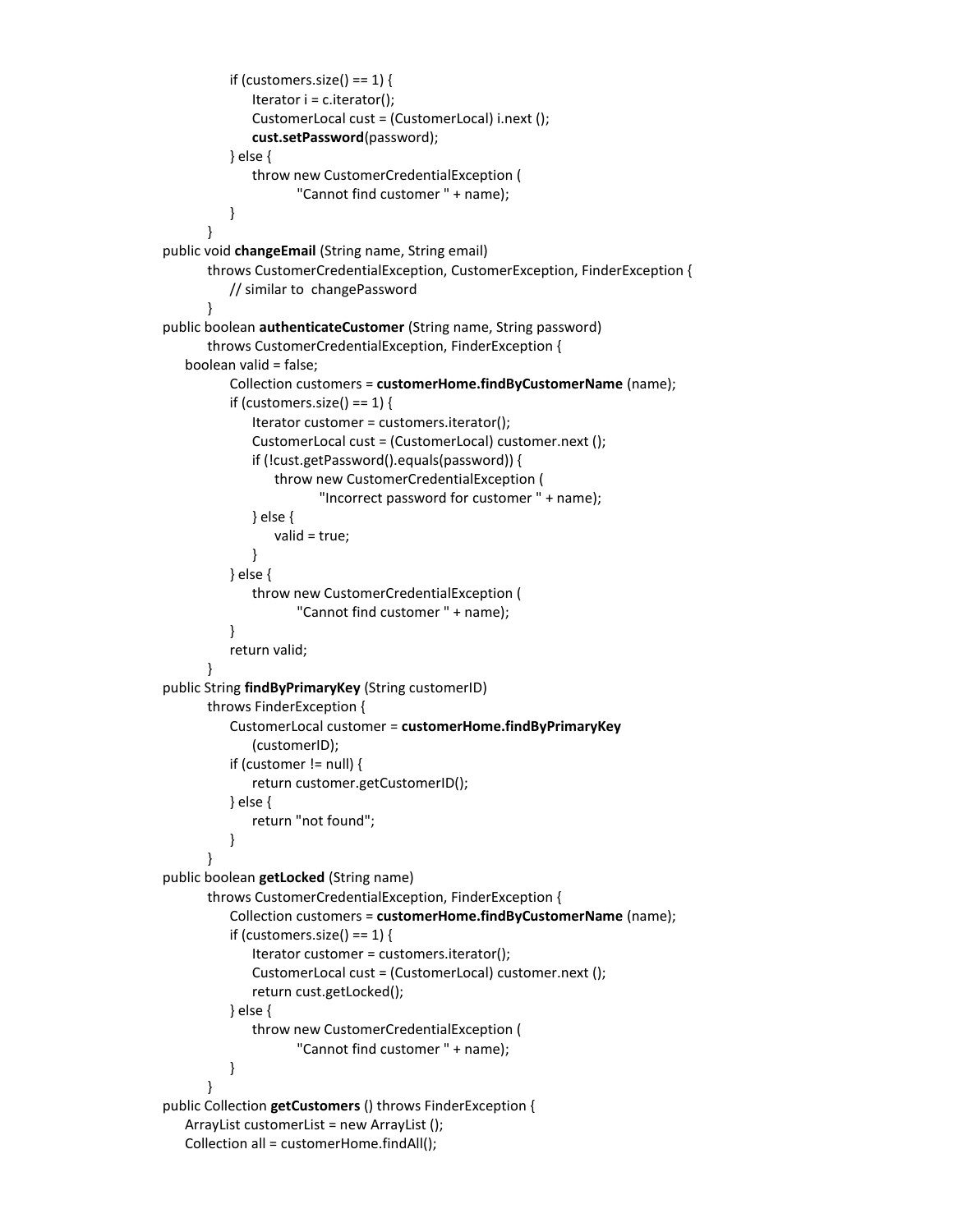```
Iterator customer = all.iterator();
   while (customer.hasNext()) {
          CustomerLocal customerEJB = (CustomerLocal) customers.next();
          CustomerVO customer = new CustomerVO (customerEJB.getName(),
                     customerEJB.getPassword(), .getEmail(),
                     customerEJB.getLocked());
          customerList.add (customer);
       }
       return customerList;
}
public CustomerVO getCustomerByID (String id)
       throws FinderException {
          CustomerLocal cust = customerHome.findByPrimaryKey(id);
          CustomerVO customerVO = new CustomerVO (cust.getName(),
                 cust.getPassword(), cust.getEmail(), cust.getLocked());
          return customerVO;
       }
public CustomerSessionBean () {}
public void ejbCreate () {
   try {
       Context initial = new InitialContext ();
       Object objref = initial.lookup("java:comp/env/ejb/Customer");
       customerHome = (CustomerLocalHome) objref;
   } catch (Exception ex) {
       ex.printStackTrace();
       throw new EJBException (ex.getMessage());
   }
}
public void ejbRemove () {}
public void ejbActivate () {}
public void ejbPassivate () {}
public void setSessionContext (SessionContext sc) {}
```
# **2.6 THE CUSTOMER VO AND EXCEPTION CLASSES**

}

A *value object* (VO), or more properly *data transfer object* (DTO), is a helper class that contains getters and setters only for the attributes it represents. It is used to transfer data between layers or tiers. It encapsulates data into a *serializable* object so that it can be transported across JVMs in Java's context. The EJB examples presented in this chapter uses a Customer VO class, which is shown in Listing 14.

Besides the CustomerVO helper class, the EJB samples presented in this chapter also require two application exception classes of CustomerCredentialException.java and CustomerException.java, as shown in Listings 15 and 16, respectively. Application exceptions are usually recoverable non-fatal errors caused by the mis-use of the application by the client. The EJB container does not perform any special error handling when an application exception occurs other than propagates it back to the client, indicating the error made by the client and giving the client a chance to re-try.

In contrast, system exceptions are generally unrecoverable, for example, a failure to obtain a database connection, the failure to load a class, or inserting a record with a conflicting key or null key, etc. System exceptions need to be investigated and fixed by the developer.

With our simple EJB examples, we have two application exception classes as stated above. If the input username/password pair does not match what is stored in the database, a CustomerCredentialException is thrown. A CustomerException is thrown for all other noncredential related errors associated with the EJB or underlying database.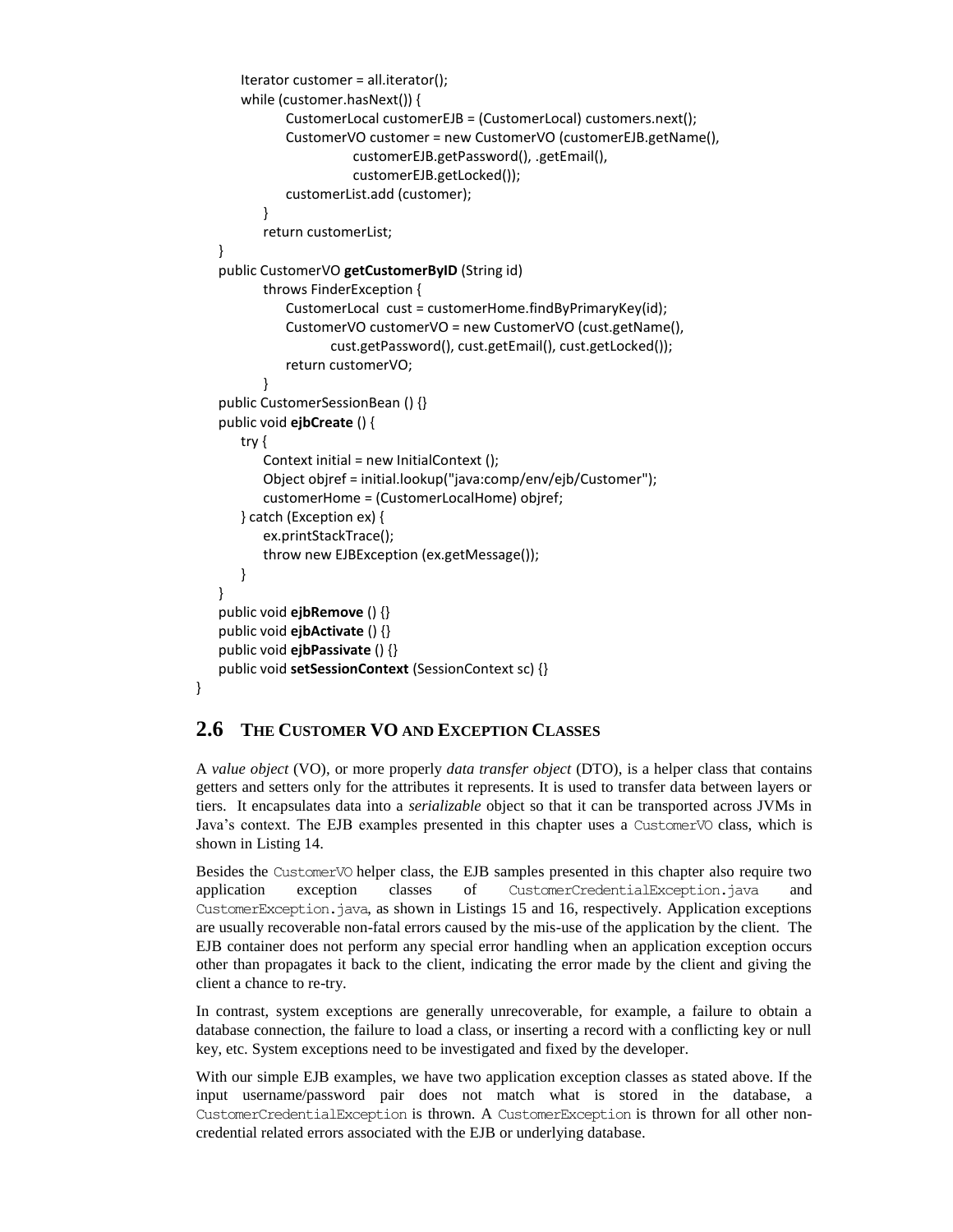We need an EJB deployment descriptor and a test client to run this EJB example, which are discussed next.

#### **Listing 14 The customer VO class (CustomerVO.java)**

```
public class CustomerVO implements java.io.Serializable {
   private String name;
   private String password;
   private String email;
   private boolean locked;
   public CustomerVO(String name, String password, String email, boolean locked) {
       super();
       this.name = name;
       this.password = password;
       this.email = email;
       this.locked = locked;
   }
   public String getName() {
       return name;
   }
   public void setName(String name) {
       this.name = name;
   }
// all other getters and setters omitted here to save space
}
```
#### **Listing 15 The customer credential exception class (CustomerCredentialException.java)**

```
public class CustomerCredentialException extends Exception {
   public CustomerCredentialException() {
   }
   public CustomerCredentialException(String msg) {
       super(msg);
   }
}
```
#### **Listing 16 The customer exception class (CustomerException.java)**

```
public class CustomerException extends Exception {
   public CustomerException() {
   }
   public CustomerException(String msg) {
       super(msg);
   }
}
```
# **2.7 THE DEPLOYMENT DESCRIPTOR FOR THE BMP-BASED CUSTOMER ENTITY AND SESSION BEANS**

Listing 17 shows the EJB deployment descriptor for this BMP-based EJB example. The first part is for describing the session and entity enterprise beans, while the second part is the assembly descriptor, which is Jboss specific. The <session> element describes the customer session bean, while the <entity> element describes the customer entity bean. The <home>, <remote>, <ejb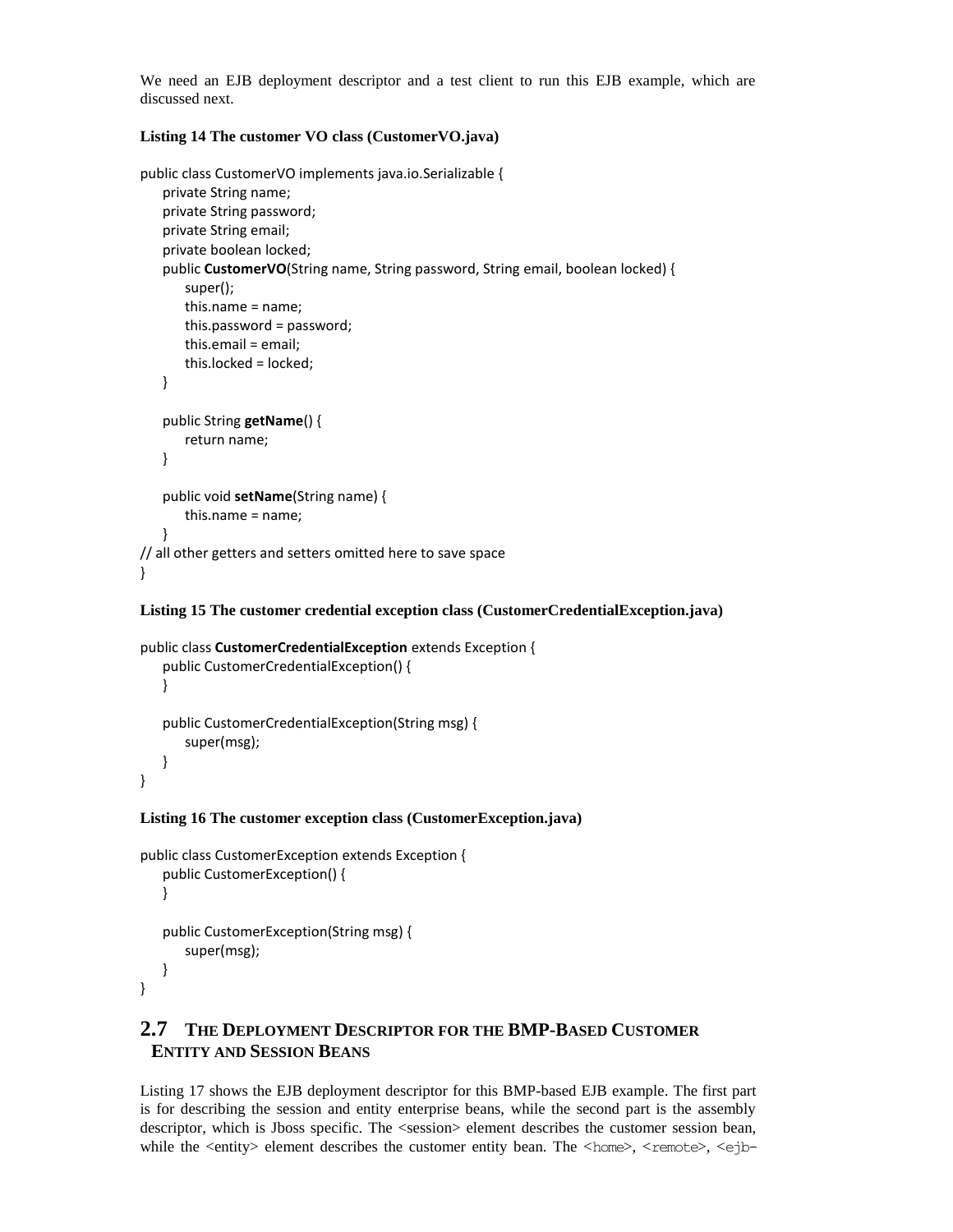class>, <local-home> and <local> elements all must be specified with the fully qualified class name. The <ejb-local-ref> element defines the local access to the customer entity bean from the customer session bean.

For the customer entity bean, the persistence-type is specified as "*Bean*" as this is a BMPbased entity bean. In addition, it has a resource-ref element, which defines the data source for the customer entity bean. This entry must match the *datasource* defined on Jboss. We'll discuss how to set up Jboss to run this EJB example shortly.

The assembly descriptor element defines method permissions for these two customer EJBs according to how Jboss works (as you see that EJB itself is a standard, but its implementation may introduce vendor-specific features, which makes it problematic when you run an EJB application on EJB containers provided by different vendors). This assembly descriptor must stay in the ejbjar.xml file and cannot be moved to the jboss.xml file, which is introduced next.

Listing 18 shows the *jboss.xml* file, which specifies that these two EJBs should run in the designated security domain. Once again, this is EJB vendor specific. We'll get back to this when we discuss the test client for this EJB example in the next section.

#### **Listing 17 The EJB deployment descriptor for the BMP-based EJB example (ejb-jar.xml)**

```
<!DOCTYPE ejb-jar PUBLIC
  "-//Sun Microsystems, Inc.//DTD Enterprise JavaBeans 2.0//EN"
  "http://java.sun.com/dtd/ejb-jar_2_0.dtd">
<ejb-jar>
   <enterprise-beans>
      <session>
          <display-name>CustomerSessionBean</display-name>
          <ejb-name>CustomerSession</ejb-name>
          <home>com.ejb2.test.CustomerSessionHome</home>
          <remote>com.ejb2.test.CustomerSession</remote>
          <ejb-class>com.ejb2.test.CustomerSessionBean</ejb-class>
          <session-type>Stateless</session-type>
          <transaction-type>Container</transaction-type>
          <ejb-local-ref>
             <ejb-ref-name>ejb/Customer</ejb-ref-name>
             <ejb-ref-type>Entity</ejb-ref-type>
             <local-home>com.ejb2.test.CustomerLocalHome</local-home>
             <local>com.ejb2.test.CustomerLocal</local>
             <ejb-link>Customer</ejb-link>
          </ejb-local-ref>
         <security-identity>
             <description></description>
             <use-caller-identity></use-caller-identity>
         </security-identity>
      </session>
      <entity>
          <display-name>CustomerBean</display-name>
          <ejb-name>Customer</ejb-name>
          <home>com.ejb2.test.CustomerHome</home>
          <remote>com.ejb2.test.Customer</remote>
          <local-home>com.ejb2.test.CustomerLocalHome</local-home>
          <local>com.ejb2.test.CustomerLocal</local>
          <ejb-class>com.ejb2.test.CustomerBean</ejb-class>
          <persistence-type>Bean</persistence-type>
          <prim-key-class>java.lang.String</prim-key-class>
          <reentrant>False</reentrant>
```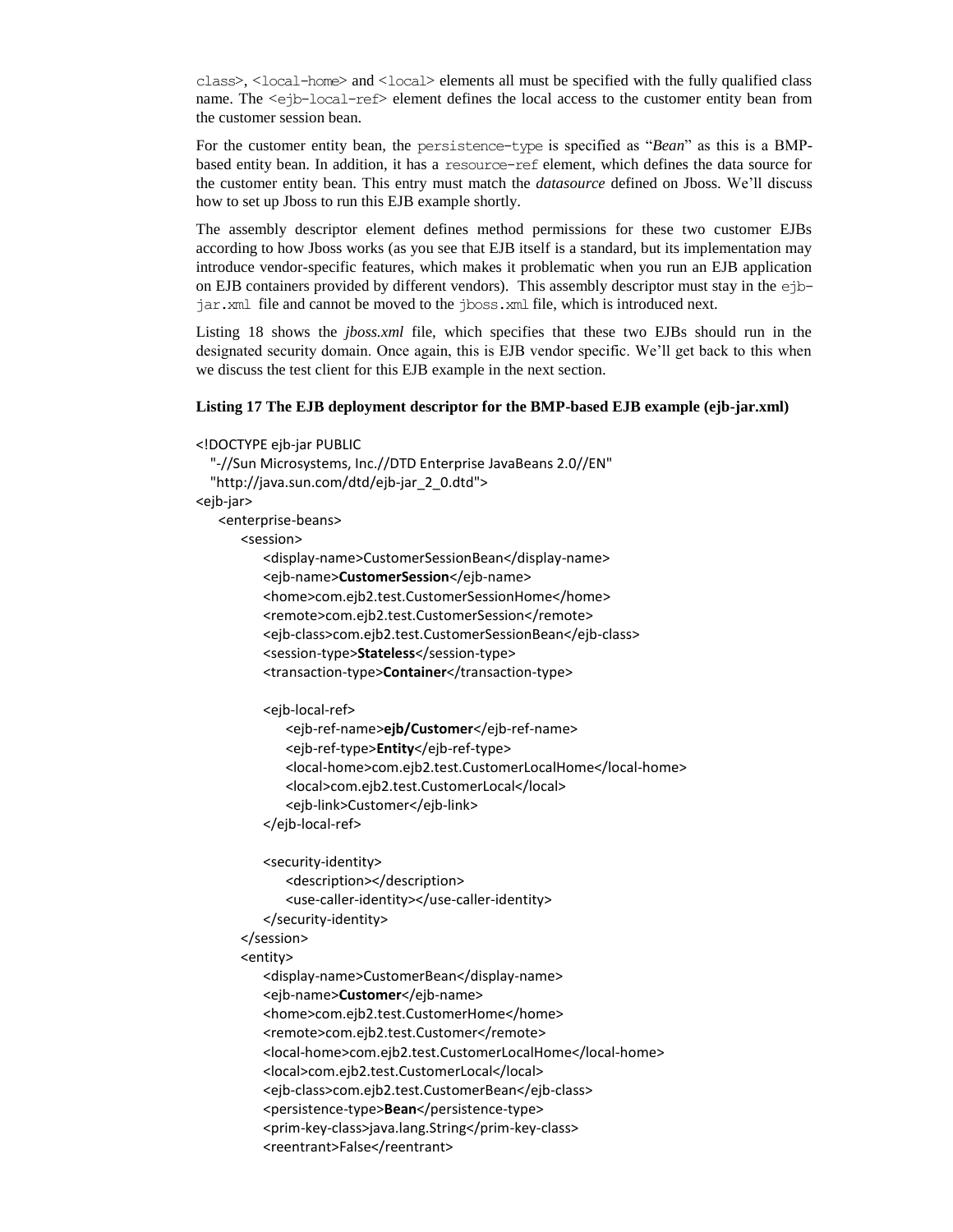<env-entry> <env-entry-name>CustomerDAOClass</env-entry-name> <env-entry-type>java.lang.String</env-entry-type> <env-entry-value>com.ejb2.test.**CustomerDAOMySQL**</env-entry-value> </env-entry> <security-identity> <description></description> <use-caller-identity></use-caller-identity> </security-identity> <resource-ref> <res-ref-name>**DefaultDS**</res-ref-name> <res-type>javax.sql.DataSource</res-type> <res-auth>Container</res-auth> <res-sharing-scope>Shareable</res-sharing-scope> </resource-ref> </entity> </enterprise-beans> <assembly-descriptor> <method-permission> <!--unchecked/ --> <role-name>JBossAdmin</role-name> <method> <ejb-name>**Customer**</ejb-name> <method-name>\*</method-name> </method> </method-permission> <method-permission> <!--unchecked/ --> <role-name>JBossAdmin</role-name> <method> <ejb-name>**CustomerSession**</ejb-name> <method-name>\*</method-name> </method> </method-permission> <container-transaction> <method> <description>getTotalCustomers</description> <ejb-name>**CustomerSession**</ejb-name> <method-intf>Remote</method-intf> <method-name>**getTotalCustomers**</method-name> <method-params /> </method> <trans-attribute>**Required**</trans-attribute> </container-transaction> <container-transaction> <description></description> <method> <description>createCustomer</description> <ejb-name>**CustomerSession**</ejb-name> <method-intf>Remote</method-intf> <method-name>**createCustomer**</method-name> <method-params> <method-param>**CustomerVO**</method-param> </method-params> </method> <trans-attribute>**Required**</trans-attribute>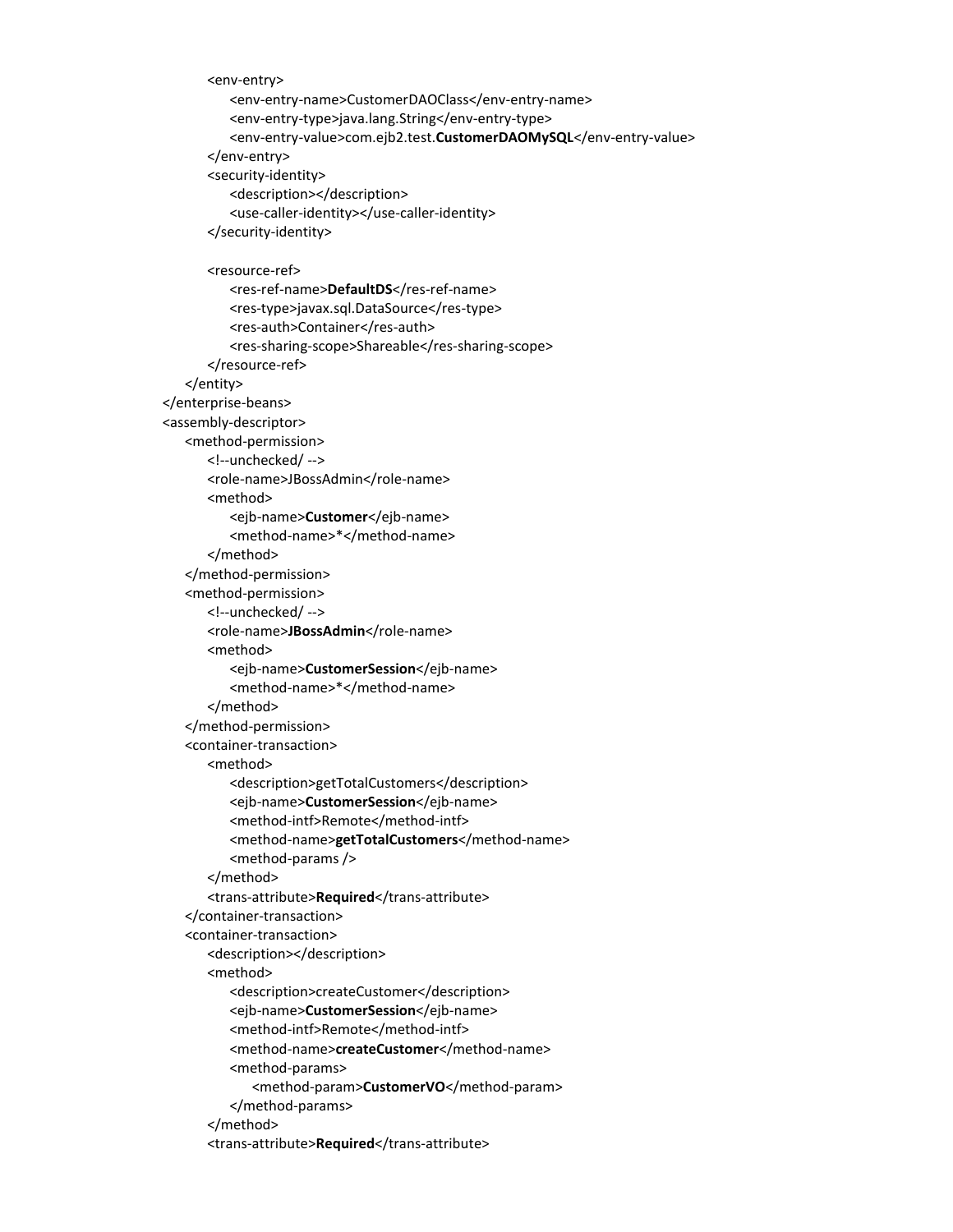</container-transaction> </assembly-descriptor> </ejb-jar>

#### **Listing 18 jboss.xml**

```
<?xml version="1.0" encoding="UTF-8"?>
<jboss>
   <security-domain>java:/jaas/jmx-console</security-domain>
   <enterprise-beans>
      <session>
          <ejb-name>CustomerSession</ejb-name>
          <local-jndi-name>com.ejb2.test.CustomerSessionLocal</local-jndi-name>
      </session>
      <entity>
         <ejb-name>Customer</ejb-name>
         <local-jndi-name>com.ejb2.test.CustomerLocal</local-jndi-name>
      </entity>
   </enterprise-beans>
</jboss>
```
## **2.8 INSTALLING JBOSS TO RUN THE BMP-BASED CUSTOMER EJB EXAMPLE**

To run this EJB example, download Jboss 5 or 6 App Server and unzip it to your system. I have verified that the EJB 2 examples presented in this chapter work both on *jboss-5.0.1.GA* and *jboss-6.1.0.Final*. However, you need to perform the following tasks to configure your Jboss App Server:

- 1 Modify the *mysql-ds.xml* file in the *default/conf* folder as shown in Listing 19. The *jndi-name* needs to be set to *DefaultDS*, as many Jboss services expect this name. If you want to change it to something like *MySQLDS*, you will have to manually change the settings in many xml files, which is too tedious and problematic. In addition, you need to specify the matching connection URL, username and password. The "*ejb*" part in the connection-url element is the name of the database we created earlier for this sample.
- 2 Rename *hsqldb-ds.xml* to something like *hsqldb-ds.xml\_save* to prevent the EJB container from loading this datasource. Note that if you rename it to something like *hsqldb-ds\_save.xml* or anything else with the ".xml" extension, Jboss will still load it as Jboss tends to load resources defined in any file with the ".xml" extension.
- 3 Edit the *standardjbosscmp-jdbc.xml* file in the *default/conf* folder to add the line of <datasource-mapping>mySQL</datasource-mapping> below the <datasource> element.
- 4 Make sure you have the *mysql-connector-java-5.1.18-bin.jar* file in the *default/lib* folder.
- 5 Make sure you have set your JAVA\_HOME and ANT\_HOME environment variable.
- 6 Open up a command prompt and change to the *bin* folder of your Jboss install. Execute the following two commands to set the Jboss *env* variables (note that you need to replace my jboss path with your own):

bin>set JBOSS\_HOME=c:\mspc\app\jboss-6.1.0.Final bin>set JBOSS\_SERVER\_CONFIG=default

7 Make sure that your *jmx-console-roles.properties* file in the *default/conf/props* folder contains the following line (recall JBossAdmin role defined in the *ejb-jar.xml* file shown in Listing 17):

#### admin=**JBossAdmin**,HttpInvoker

8 Make sure that your *jmx-console-users.properties* file in the *default/conf/props* folder contains the following line:

admin=admin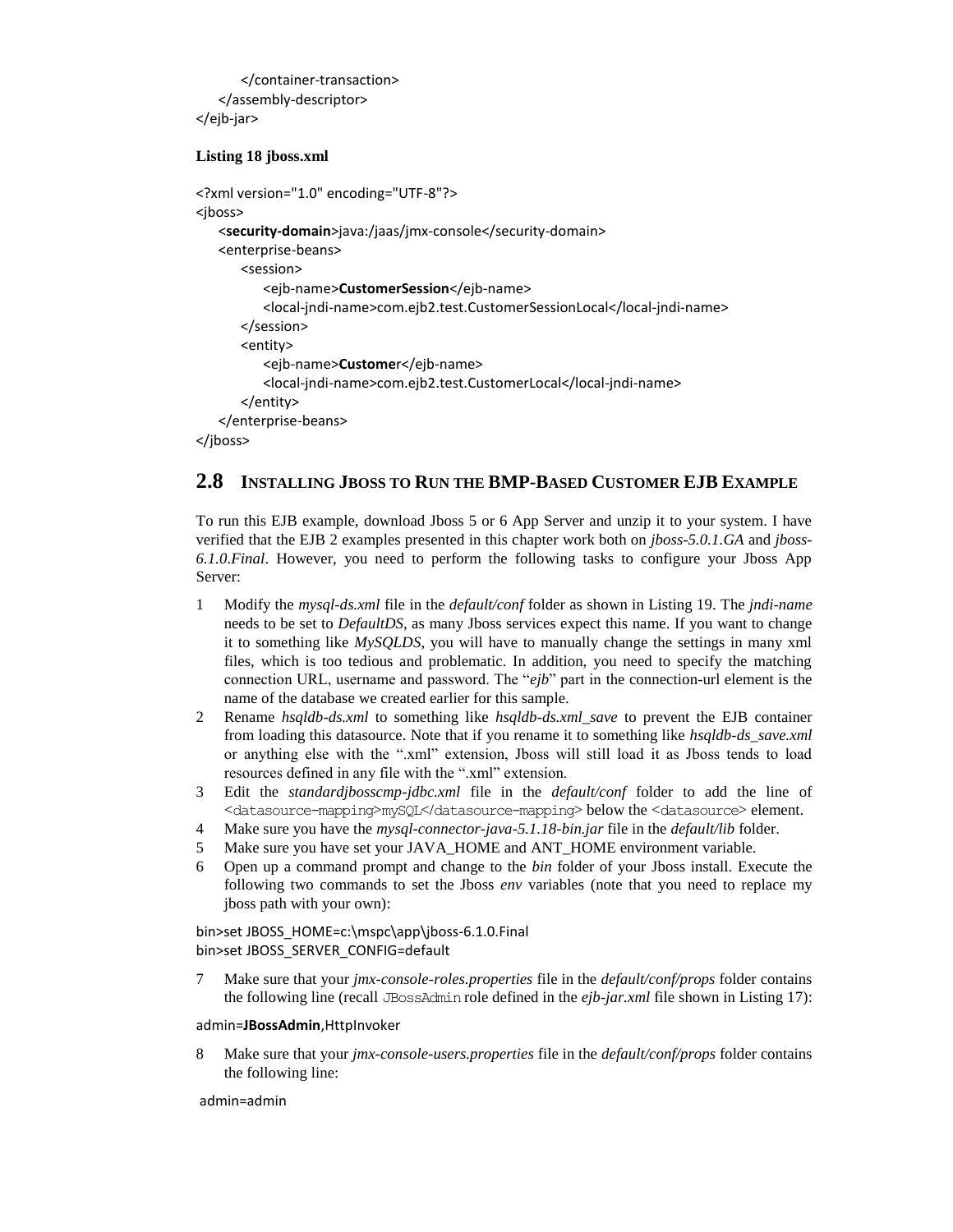9 Execute the command of "*run –b 0.0.0.0*" to start up your Jboss server. Next, we describe how to compile, package and run this EJB 2 sample with a test client introduced following Listing 19.

Items #7 and #8 are associated with the *application-policy* for the *jmx-console* security-domain, defined in the *login-config.xml* file in the *default/conf* folder (recall how the security domain is defined in Listing 18 *jboss.xml*):

```
<application-policy name="jmx-console">
<authentication>
<login-module code="org.jboss.security.auth.spi.UsersRolesLoginModule"
```

```
flag="required">
  <module-option name="usersProperties">props/jmx-console-
  users.properties</module-option>
  <module-option name="rolesProperties">props/jmx-console-
  roles.properties</module-option>
</login-module>
</authentication>
</application-policy>
```
Jboss recommends using a stronger authentication mechanism in production environment.

#### **Listing 19 mysql-ds.xml (in default/conf) for Jboss app server 5 and 6**

```
<?xml version="1.0" encoding="UTF-8"?>
<datasources>
  <local-tx-datasource>
   <jndi-name>DefaultDS</jndi-name>
   <connection-url>jdbc:mysql://localhost:3306/ejb</connection-url>
   <driver-class>com.mysql.jdbc.Driver</driver-class>
   <user-name>root</user-name>
   <password>MySql5522</password>
   <exception-sorter-class-
name>org.jboss.resource.adapter.jdbc.vendor.MySQLExceptionSorter</exception-sorter-class-
name>
   <!-- corresponding type-mapping in the standardjbosscmp-jdbc.xml (optional) -->
   <metadata>
    <type-mapping>mySQL</type-mapping>
  </metadata>
  </local-tx-datasource>
```

```
</datasources>
```
# **2.9 RUNNING THE BMP-BASED EJB2 EXAMPLE**

Listing 20 shows the test driver for this BMP-based customer EJB example. First, note how the initial context set up in a Jboss specific way in the getInitialContext () method. Then, in the bmpTest() method, the below standard protocol is followed:

1 Look up the Customer Entity Bean with the statement of

```
Object obj = ctx.lookup ("Customer"),
```
which uses the bean name of Customer defined in the deployment descriptor shown in Listing 17.

2 Create a handle to the home interface of the customer entity bean using the following statement:

CustomerHome home = (CustomerHome)

PortableRemoteObject.narrow(obj, CustomerHome.class)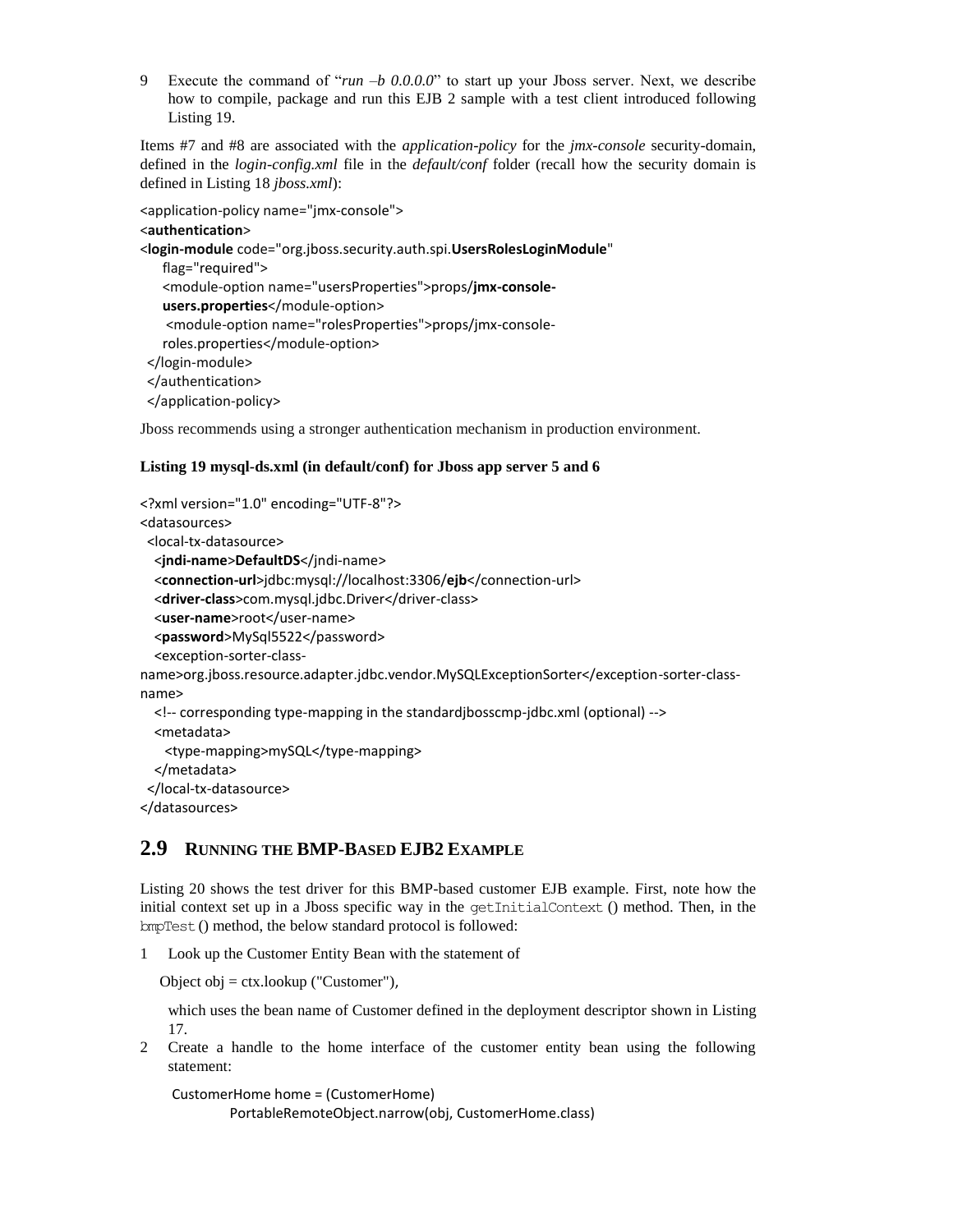3 Call EJB's methods to create and find customers using the statements like home.create (…), home. findCustomerByPrimaryKey (...), etc. Note that you need to replace the primary key hard-coded into this test client with one that exists in your own database.

For the test Session (...) method, the protocol is similar except that:

- It looks up the CustomerSession bean instead of the Customer entity bean.
- It uses the business methods defined in the customer session bean's remote interface rather than its home interface.

To run the ejb2BMPDriver test client, follow the below procedure:

- 1 Open up a command prompt and change to the project folder of this EJB 2 example in your Eclipse workspace.
- 2 Set the JBOSS\_HOME and JBOSS\_SERVER\_CONFIG environment variable as shown in the previous section.
- 3 If your Jboss server is not up and running, start it up by following the instructions given in the preceding section.
- 4 Execute the following command to deploy this EJB 2 sample to the *default* folder of your Jboss server:

#### cmd>%ANT\_HOME%\bin\ant deploy

- 5 Wait until the Customer entity bean and CustomerSession bean have been deployed successfully in the EJB container of your Jboss server. You can use the Jboss admin console as shown in Figure 1 to verify if the EJBs and the DefaultDS datasource have been successfully loaded into your Jboss EJB container. You can log into the Jboss admin console a[t http://localhost:8080](http://localhost:8080/) with the *admin/admin* username/password.
- 6 Execute the following command to execute the test client:

#### cmd>%ANT\_HOME%\bin\ant run-ejb2BMPDriver

If everything goes well, you should see your console output similar to what I got in my environment as shown in Listing 21. Note that the bmpTest method took 281 milliseconds while the sessionTest method took 47 milliseconds. Does this mean that calling the customer entity bean by its local interface via a session bean is much faster than calling its remote interface directly in the client? This is left as an exercise at the end of this chapter.

Before wrapping up our BMP-based EJB 2 example and proceeding to the CMP-based EJB 2 example next, keep in mind that when you modify the client program, you don't have to re-deploy the EJBs. You only need to run "*ant compile*" and re-run the test client. However, after you modify the EJB classes, you need to redeploy the EJBs by running "*ant deploy*."

#### **Listing 20 The test driver for the BMP-based customer EJB example**

```
package com.ejb2.test;
import java.util.*;
import javax.naming.*;
import javax.rmi.*;
import javax.ejb.*;
public class ejb2BMPDriver {
   public static void main(String[] args) {
       long startTime = System.currentTimeMillis();
       System.out.println("testing Customer EJB2");
       InitialContext ctx = null;
       try {
          ctx = getInitialContext();
          String customerID = bmpTest(ctx);
           sessionTest(ctx, customerID);
       } catch (Exception ex) {
          System.out.println("Error in establishing initial context: "
```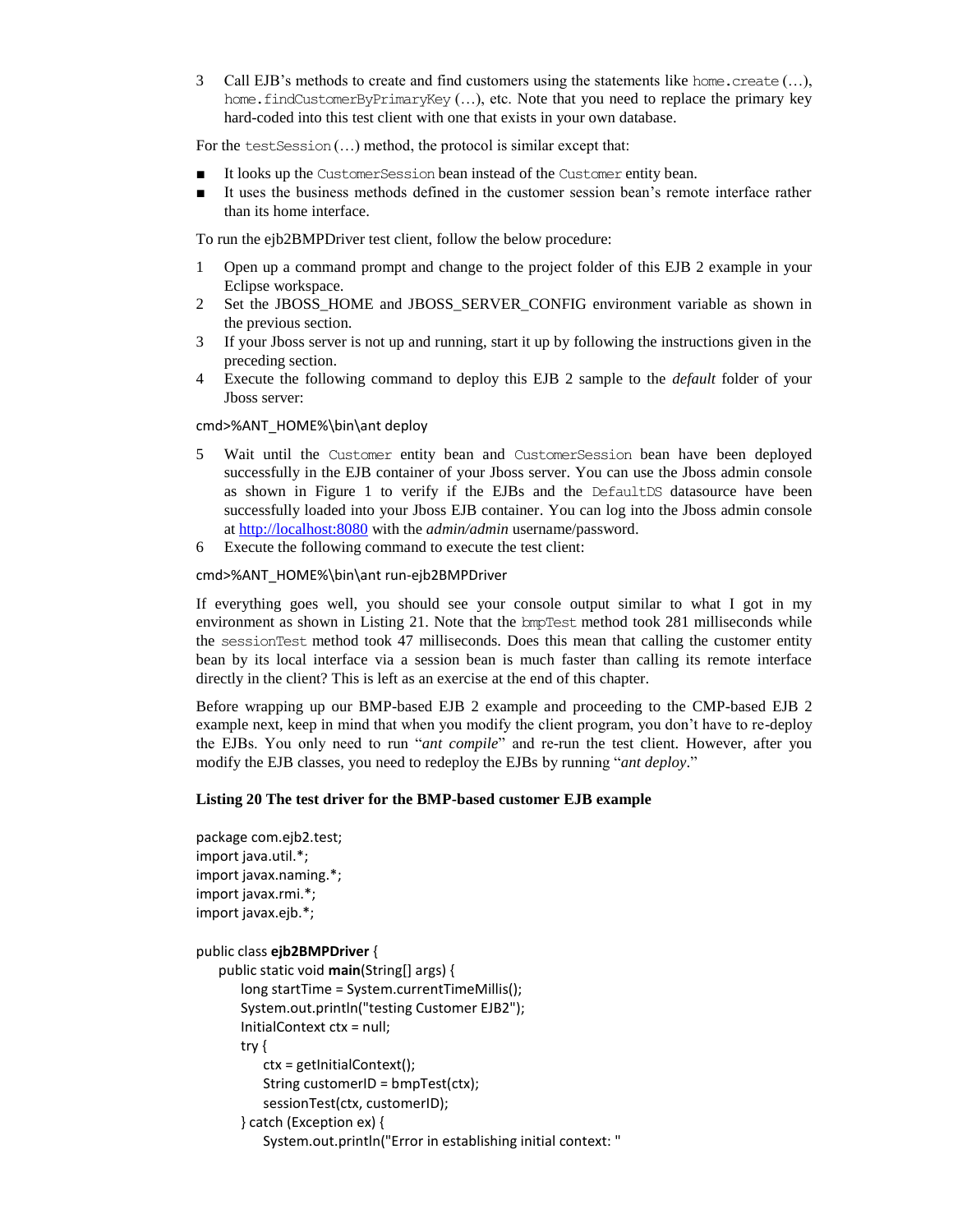```
+ ex.getMessage());
   }
   long endTime = System.currentTimeMillis();
   System.out.println("total time: " + (endTime - startTime) / 1000.0
          + " seconds");
}
public static String bmpTest(InitialContext ctx) {
   System.out
          .println("testing CustomerEJB2/BMP by calling the entity bean directly");
   long startTime = System.currentTimeMillis();
   String customerID = null;
   try {
       Object obj = ctx.lookup("Customer");
       CustomerHome home = (CustomerHome) PortableRemoteObject.narrow(obj,
             CustomerHome.class);
       String customerName = "c" + (new RandomID(10).getId());boolean locked = false;
       System.out.println("testing CustomerEJB2<BMP>: creating customer with name "
             + customerName);
       Customer customer = home.create(customerName, "password",
              "customer0@abc.com", locked);
       customerID = customer.getCustomerID();
       System.out.println("customer with ID " + customerID + " created");
       Collection <Customer> customers = home.findAll();
       String primaryKey = null;
       System.out.println ("findAll found : " + customers.size() + " customers");
       Iterator<Customer> cust = customers.iterator();
       while (cust.hasNext ()) {
          Customer c = (Customer) cust.next();
          primaryKey = c.getCustomerID();
          System.out.println(c.getName() + ": "
                 + c.getPassword());
       }
       System.out.println("testing CustomerEJB2: findByPrimaryKey");
       Customer findPK = home.findByPrimaryKey(primaryKey);
       findPK.setPassword("New Password");
       System.out.println("name = " + findPK.getName());
       System.out.println(home.getTotalCustomers()
             + " customers in database.");
   } catch (CreateException ex) {
       System.err.println("Error creating customer: " + ex.getMessage());
   } catch (Exception ex) {
       System.err.println("Caught an unexpected exception: "
             + ex.getMessage());
   }
   System.out.println("bmpTest execution time: "
          + (System.currentTimeMillis() - startTime) / 1000.0
          + " seconds");
   return customerID;
}
public static void sessionTest(InitialContext ctx, String customerID) {
   System.out.println("\nsesionBeanTest:");
   long startTime = System.currentTimeMillis();
   try {
       Object obj = ctx.lookup("CustomerSession");
```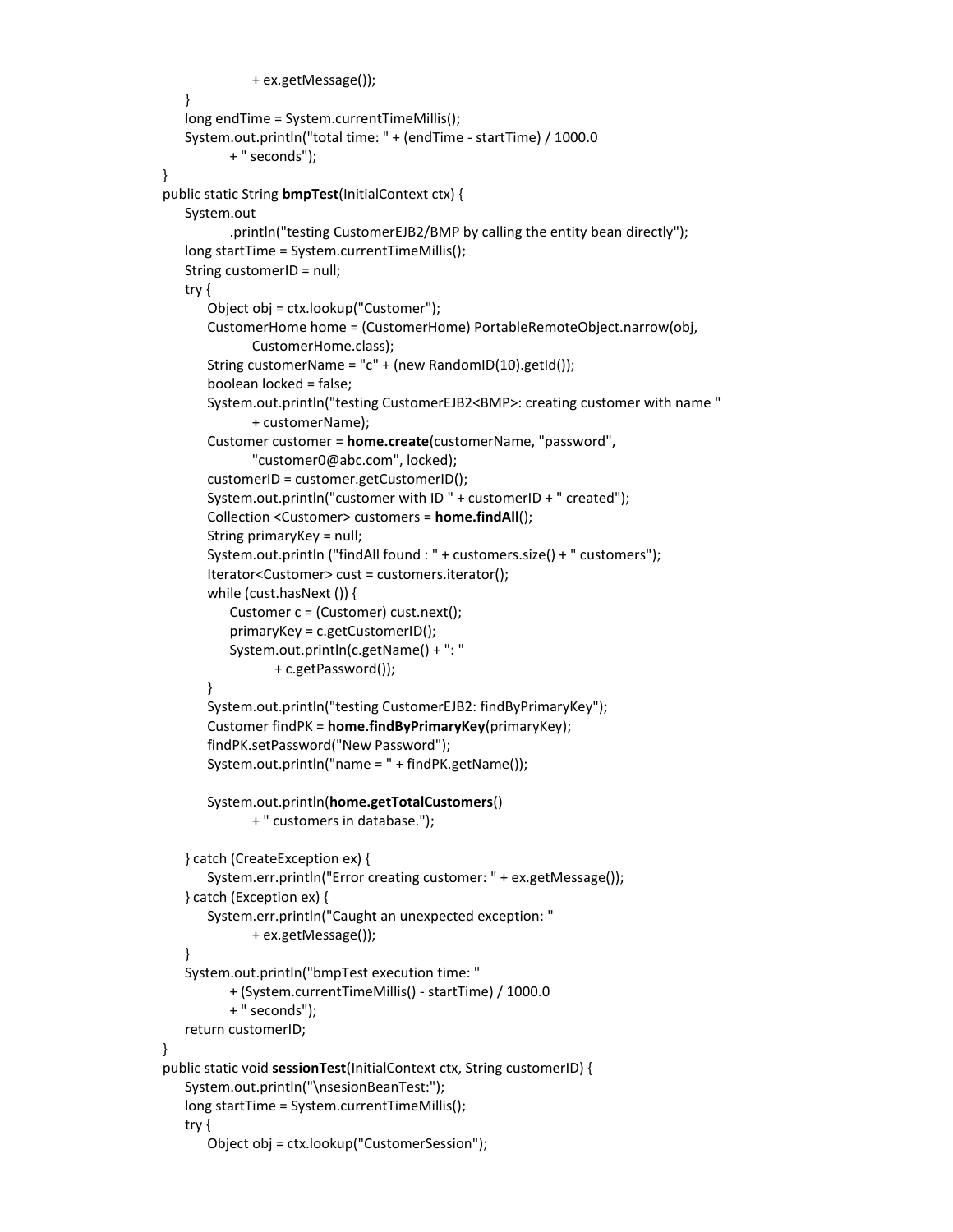```
CustomerSessionHome home = (CustomerSessionHome) PortableRemoteObject
          .narrow(obj, CustomerSessionHome.class);
   String customerName = (new RandomID(10).getId());
   System.out.println("testing CustomerEJB2: creating customer_"
          + customerName);
   CustomerVO customer = new CustomerVO(customerName, "password",
          "customer0@abc.com", false);
   CustomerSession customerSession = home.create();
   try {
       customerSession.createCustomer(customer);
   } catch (CreateException ex) {
      System.out.println("createCustomer error: " + ex.getMessage());
   }
   System.out.println("testing CustomerEJB2: getCustomers");
   Collection<CustomerVO> customers = customerSession.getCustomers();
   String name = null;
   String password = null;
   int count = 0;
   Iterator<CustomerVO> cust = customers.iterator();
   while (cust.hasNext()) {
      CustomerVO c0 = (CustomerVO) cust.next();
      if (count < 1) {
          name = c0.getName();
          password = c0.getPassword();
          count = 1;
          System.out.println(name + ": " + password);
      }
   }
   System.out.println("testing getCustomerByID:");
   try {
       CustomerVO customerVO = customerSession
             .getCustomerByID(customerID);
      System.out.println("getCustomerByID result: " + customerID);
   } catch (FinderException ex) {
      System.out
             .println("findByPrimaryKey error: " + ex.getMessage());
   }
   System.out.println("testing autheticateCustomer:");
   try {
      customerSession.authenticateCustomer(name, password);
       System.out.println("authenticating customer succeeded.");
   } catch (CustomerCredentialException ex) {
      System.out.println("authenticateCustomer error: "
             + ex.getMessage());
   }
   System.out.println("testing getTotalCustomers:");
   int totalNumOfCustomers = customerSession.getTotalCustomers();
   System.out.println("total number of customers in database: "
          + totalNumOfCustomers);
} catch (CreateException ex) {
   System.err.println("Error creating object.");
   System.err.println(ex.getMessage());
} catch (Exception ex) {
   System.err.println("Caught an unexpected exception.");
   System.err.println(ex.getMessage());
```
}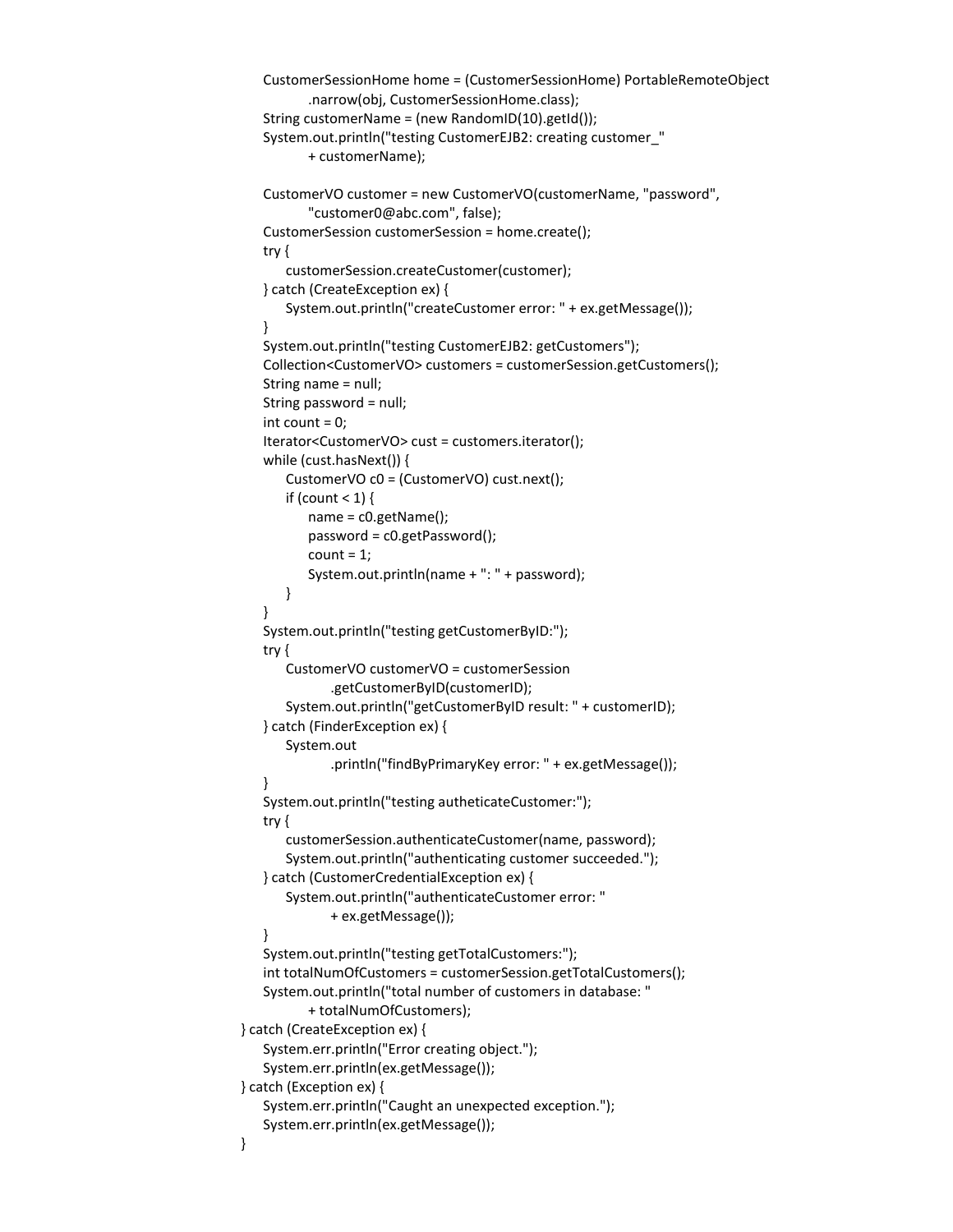long endTime = System.currentTimeMillis(); System.out.println("sessionTest execution time: " + (endTime - startTime) / 1000.0 + " seconds"); } protected static InitialContext **getInitialContext**() throws NamingException { Hashtable<String, String> env = new Hashtable<String, String>(); env.put("java.naming.factory.initial", "org.jboss.security.jndi.JndiLoginInitialContextFactory"); env.put("java.naming.provider.url", "localhost:1099"); env.put(Context.SECURITY\_PRINCIPAL, "admin"); env.put(Context.SECURITY\_CREDENTIALS, "admin"); return new InitialContext(env); }



**Figure 1** Jboss admin console showing the BMP-based customer entity bean and the customer session bean have been deployed in the Jboss EJB containter successfully together with the MySQL datasource of DefaultDS

#### **Listing 21 Output of running the BMP-based EJB 2 example test client**

run-ejb2BMPDriver:

}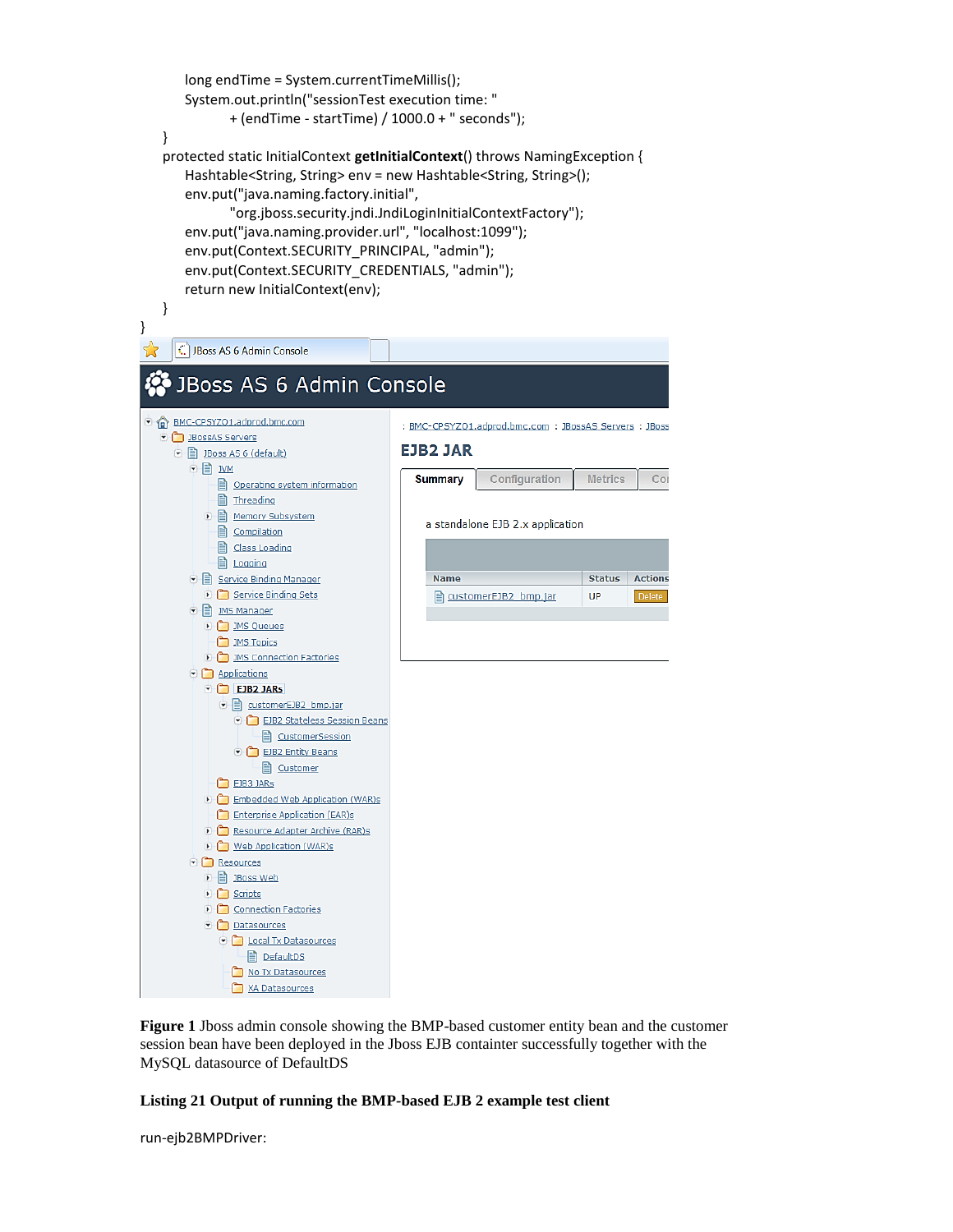[java] testing Customer EJB2 [java] testing CustomerEJB2/BMP by calling the entity bean directly [java] testing CustomerEJB2<BMP>: creating customer with name c519394520 [java] customer with ID 464591459 created [java] findAll found : 7 customers [java] c520356325: password

 [java] 602732326: New Password [java] testing CustomerEJB2: findByPrimaryKey [java] name = 602732326 [java] 7 customers in database. [java] bmpTest execution time: **0.281 seconds** [java] [java] sesionBeanTest: [java] testing CustomerEJB2: creating customer\_555536964 [java] testing CustomerEJB2: getCustomers [java] c520356325: password [java] testing getCustomerByID: [java] getCustomerByID result: 464591459 [java] testing autheticateCustomer: [java] authenticating customer succeeded. [java] testing getTotalCustomers: [java] total number of customers in database: 8 [java] sessionTest execution time: **0.047 seconds** [java] total time: 0.453 seconds

BUILD SUCCESSFUL

……

Total time: 1 second

# 3 **A CMP-Based EJB 2 Example**

Given what we have covered on BMP-based entity beans, it's a lot easier to explain CMP-based entity beans. In fact, the home and remote interfaces in general do not have to change much when converting an entity bean from BMP-based to CMP-based. The differences are in the details of the bean implementation class and the deployment descriptor, as discussed in this section. Since we have given detailed explanations on the concepts of the entity beans and session beans in the previous sections, textual descriptions in this section will be brief. We will only focus on the changes caused by converting from BMP-based to CMP-based entity bean.

# **3.1 THE CUSTOMER ENTITY BEAN**

For the CMP-based customer entity bean, we have eliminated the remote home interface and remote interface, as the customer entity bean will be accessed by the custom session bean locally only. Therefore, we only list the local home interface and local interface in Listings 22 and 23, respectively. These two interfaces are identical to their counterparts from the BMP-based customer entity bean interfaces shown in Listings 6 and 7, respectively.

However, the persistence mechanism change has caused drastic changes to the customer bean implementation class from BMP-based to CMP-based. By comparing Listing 24 for the CMPbased customer bean implementation class with Listing 8 for the BMP-based customer bean implementation class, we notice the following changes:

- The bean implementation class is declared abstract now.
- The size of the source code for the customer bean implementation class has dropped from 174 lines to 56 lines, which means much less coding for the bean developer.
- The # of entity bean variables has dropped from four to one, with only the EntityContext variable retained while having all other three of CustomerModel, CustomerDAO and dirty flag eliminated.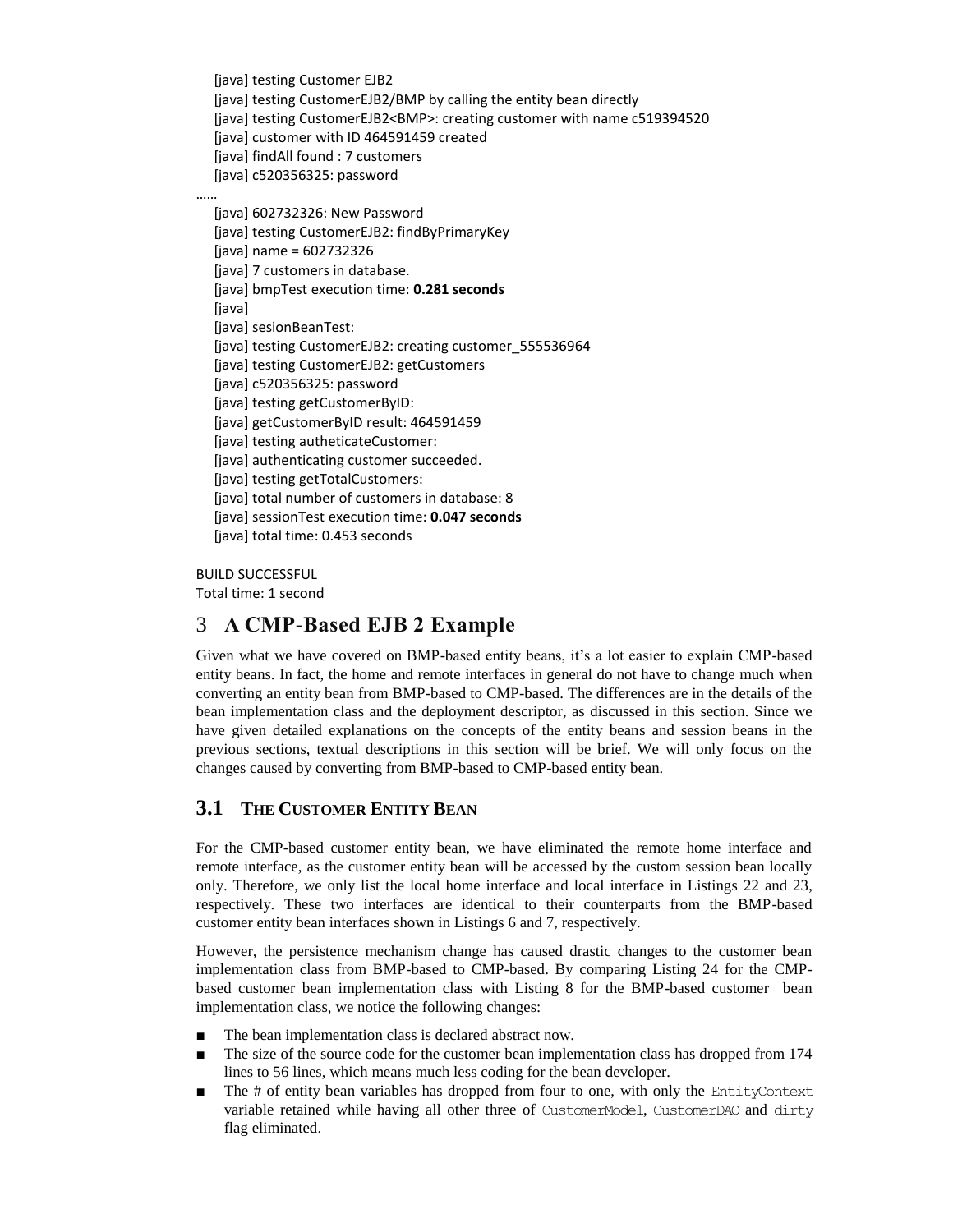- The business methods are now purely getters and setters without having the dirty flag set explicitly for the setters. However, all getters and setters must be declared *abstract* and the container would generate the Java persistence attributes from these methods. For example, for the getName ()/setName (String name) pair, the container would generate an attribute of *name* typed *String*. It's mandatory to follow this naming convention so that the container would generate proper attributes.
- The ejbCreate method is much simpler now. It does not have to get involved with the DAO and CustomerModel classes any more, as the container has taken away the functions associated with these classes, with the help of those abstract getters and setters. Incidentally, all the DAO related classes are gone now.
- All other EJB methods like ejbActivate, ejbPassivate, ejbLoad, ejbStore, jbPostCreate, and ejbRemove are essentially dummies now.
- You might notice that all EJB finder methods are gone from the customer bean implementation class. They will be generated by the container with the help of EJB Query Language (QL). We will discuss more about this when we get to the section on the deployment descriptor for the CMP-based entity bean later.

Next, we discuss the customer session bean following the end of Listing 24.

#### **Listing 22 Local home interface for the CMP-based customer entity bean**

```
import java.util.Collection;
import javax.ejb.*;
public interface CustomerLocalHome extends EJBLocalHome
{
   public CustomerLocal create(String name, String password, String email, 
boolean locked) throws CreateException;
   public CustomerLocal findByPrimaryKey (String customerID) throws FinderException;
   public Collection findByCustomerName (String name) throws FinderException;
   public Collection findAll () throws FinderException;
   public int getTotalCustomers () ;
}
```
#### **Listing 23 Local interface for the CMP-based customer entity bean**

import javax.ejb.\*;

```
public interface CustomerLocal extends EJBLocalObject
```
{ public String getCustomerID (); public String getName (); public void setName (String newName); public String getPassword (); public void setPassword (String newPassword); public String getEmail (); public void setEmail (String newEmail); public boolean getLocked (); public void setLocked (boolean locked); }

#### **Listing 24 Bean implementation class for the CMP-based customer entity bean**

```
import java.util.*;
import javax.ejb.*;
public abstract class CustomerBean implements EntityBean {
   private EntityContext context;
```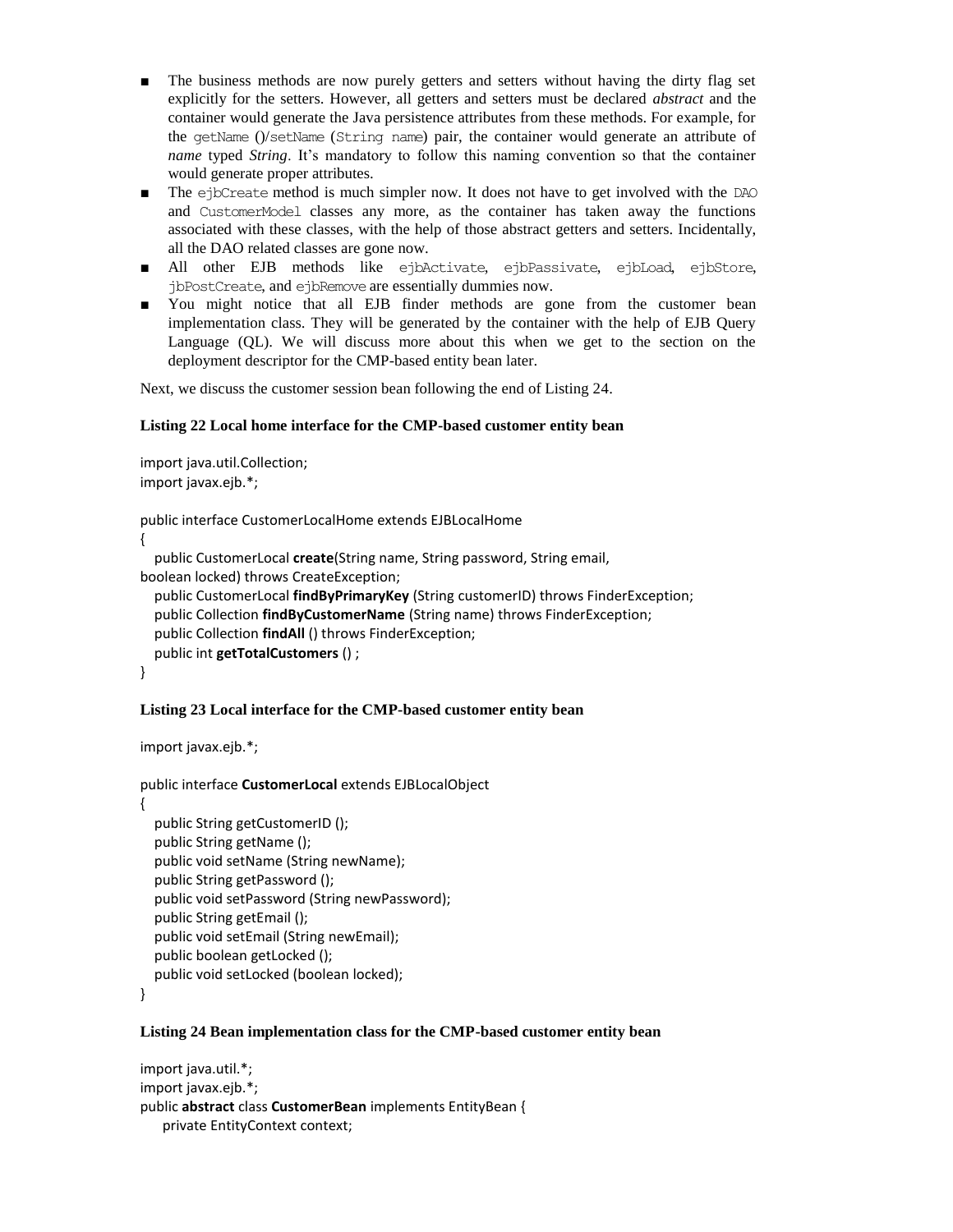```
public abstract String getCustomerID();
public abstract void setCustomerID(String id);
public abstract String getName();
public abstract void setName(String name);
public abstract String getPassword();
public abstract void setPassword(String password);
public abstract String getEmail();
public abstract void setEmail(String email);
public abstract boolean getLocked();
public abstract void setLocked(boolean locked);
public abstract Collection ejbSelectTotalCustomers () throws FinderException;
public int ejbHomeGetTotalCustomers () 
       throws FinderException {
       return ejbSelectTotalCustomers ().size();
   }
public String ejbCreate (String name, String password,
       String email, boolean locked) throws CreateException {
       String newKey = (new RandomID(10)).getId();
       setCustomerID (newKey);
       setName (name);
       setPassword (password);
       setEmail (email);
       setLocked (locked);
       return newKey;
   }
public void setEntityContext (EntityContext context) {
   this.context = context;
}
public void unsetEntityContext () { }
public void ejbActivate () { }
public void ejbPassivate () { }
public void ejbLoad () { }
public void ejbStore () { }
public void ejbRemove () { }
public void ejbPostCreate (String name, String password,
       String email, boolean locked) {
   }
```
# **3.2 THE CUSTOMER SESSION BEAN**

}

The customer session bean home interface, remote interface and bean implementation class for the new CMP-based customer entity bean remain the same as for the previous BMP-based EJB example, since we have not added any new business methods. Therefore, they are not listed here. You can refer back to Listings 11 through 13 for the home interface, remote interface and bean implementation class for the stateless customer session bean to be used with this CMP-based EJB 2 example.

# **3.3 THE DEPLOYMENT DESCRIPTOR**

In addition to the same *jboss.xml* file as shown in Listing 25, we need to add more to the deployment descriptor that we used for the previous BMP-based EJB 2 example. Listing 26 shows the new descriptor for the CMP-based EJB 2 example. The <session> element for the customer session bean remains the same, as we are using the same customer session bean as for the BMPbased EJB 2 example. We highlighted the newly added tags to identify the changes caused by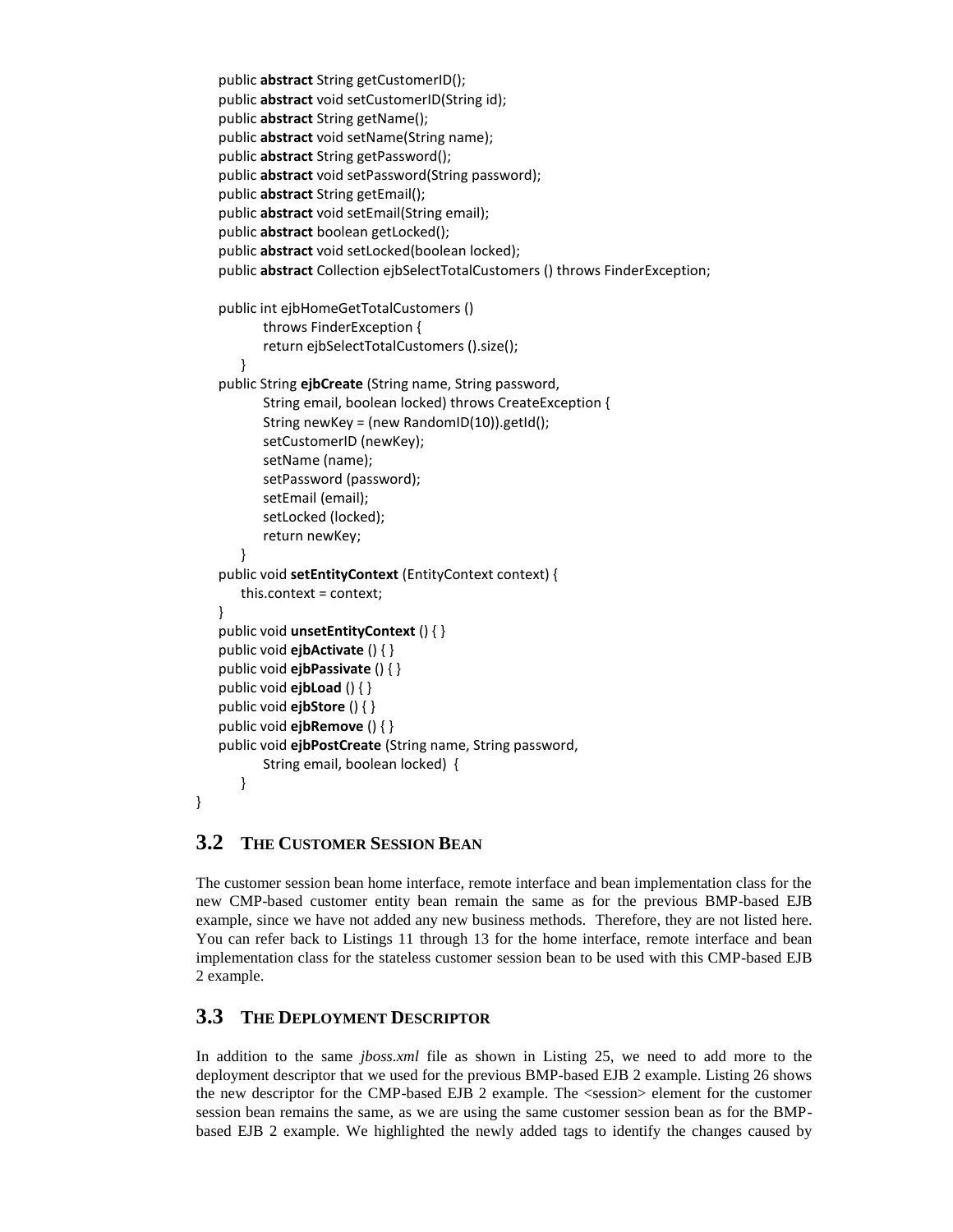converting the customer entity bean from BMP-based to CMP-based (you can compare this listing with Listing 17 to verify the changes). Here is a summary of what have been changed and added:

- The persistence-type is now changed from Bean to Container to signify that this bean is CMP-based.
- An abstract persistence schema is defined for the customer entity bean. The name of this schema is "customers*"*.
- **The**  $\langle \text{prime} \rangle$ **-field** tag and  $\langle \text{cm} \rangle$ -field tags are used to define the primary key field and all other fields.
- Two <query> tags are added: one for the ejbSelectTotalCustomers method and the other for the findByCustomerNamemethod. The ejbSelectTotalCustomers method is declared in the CustomerBean.java file as an abstract method, which requires this mapping defined with the <method-name> and <ejb-ql> tags here. The findByCustomerName method is defined in the local home interface of the customer entity bean, which requires this mapping defined with the  $\leq$ method-name> and  $\leq$ ejb-q1> tags here as well. Note that we must use the "table" name of customers as defined by the <abstract-schema-name> tag in those queries.

However, it's not sufficient to have this ejb-jar.xml file alone. We must have an EJB-vendor specific file, which, in the case of Jboss, is the  $\frac{1}{100}$  in  $\frac{1}{100}$  and file as shown in Listing 27. It contains a <defaults> element, which defines a way for the container to find which datasource to use.

With all these pieces in place, we are ready to run this CMP-based EJB example. The required test client program and the procedure for running this example on Jboss are given in the next section.

#### **Listing 25 The jboss.xml file**

```
<?xml version="1.0" encoding="UTF-8"?>
<jboss>
   <security-domain>java:/jaas/jmx-console</security-domain>
   <enterprise-beans>
      <session>
         <ejb-name>CustomerSession</ejb-name>
         <local-jndi-name>com.ejb2.test.CustomerSessionLocal</local-jndi-name>
      </session>
      <entity>
         <ejb-name>Customer</ejb-name>
         <local-jndi-name>com.ejb2.test.CustomerLocal</local-jndi-name>
      </entity>
   </enterprise-beans>
</jboss>
```
#### **Listing 26 The deployment descriptor for the CMP-based EJB 2 Example**

```
<!DOCTYPE ejb-jar PUBLIC
   "-//Sun Microsystems, Inc.//DTD Enterprise JavaBeans 2.0//EN"
   "http://java.sun.com/dtd/ejb-jar_2_0.dtd">
<ejb-jar>
   <enterprise-beans>
      <session>
         <display-name>CustomerSessionBean</display-name>
         <ejb-name>CustomerSession</ejb-name>
         <home>com.ejb2.test.CustomerSessionHome</home>
         <remote>com.ejb2.test.CustomerSession</remote>
         <ejb-class>com.ejb2.test.CustomerSessionBean</ejb-class>
         <session-type>Stateless</session-type>
         <transaction-type>Container</transaction-type>
         <ejb-local-ref>
             <ejb-ref-name>ejb/Customer</ejb-ref-name>
```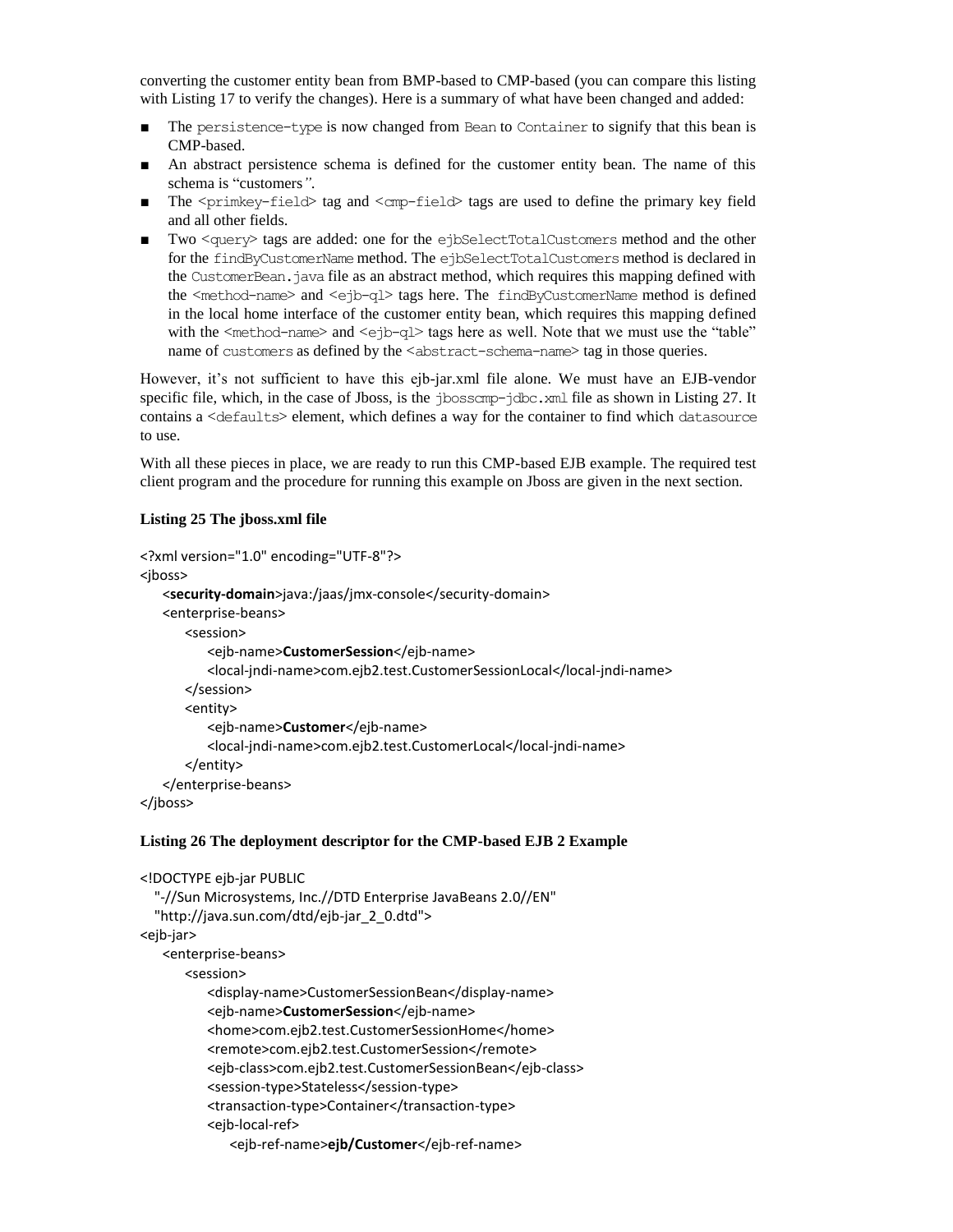<ejb-ref-type>Entity</ejb-ref-type> <local-home>com.ejb2.test.CustomerLocalHome</local-home> <local>com.ejb2.test.CustomerLocal</local> <ejb-link>Customer</ejb-link> </ejb-local-ref> <security-identity> <description></description> <use-caller-identity></use-caller-identity> </security-identity> </session> <entity> <display-name>CustomerBean</display-name> <ejb-name>Customer</ejb-name> <local-home>com.ejb2.test.CustomerLocalHome</local-home> <local>com.ejb2.test.CustomerLocal</local> <ejb-class>com.ejb2.test.CustomerBean</ejb-class> <persistence-type>Container</persistence-type> <prim-key-class>java.lang.String</prim-key-class> <reentrant>False</reentrant> <cmp-version>2.x</cmp-version> <abstract-schema-name>customers</abstract-schema-name> <cmp-field> <description>no description</description> <field-name>name</field-name> </cmp-field> <cmp-field> <description>no description</description> <field-name>password</field-name> </cmp-field> <cmp-field> <description>no description</description> <field-name>email</field-name> </cmp-field> <cmp-field> <description>no description</description> <field-name>customerID</field-name> </cmp-field> <cmp-field> <description>no description</description> <field-name>locked</field-name> </cmp-field> <primkey-field>customerID</primkey-field> <security-identity> <description></description> <use-caller-identity></use-caller-identity> </security-identity> <**query**> <description></description> <query-method> <method-name>ejbSelectTotalCustomers</method-name> <method-params /> </query-method> <ejb-ql>select object (c) from customers c</ejb-ql> </query> <**query**> <query-method>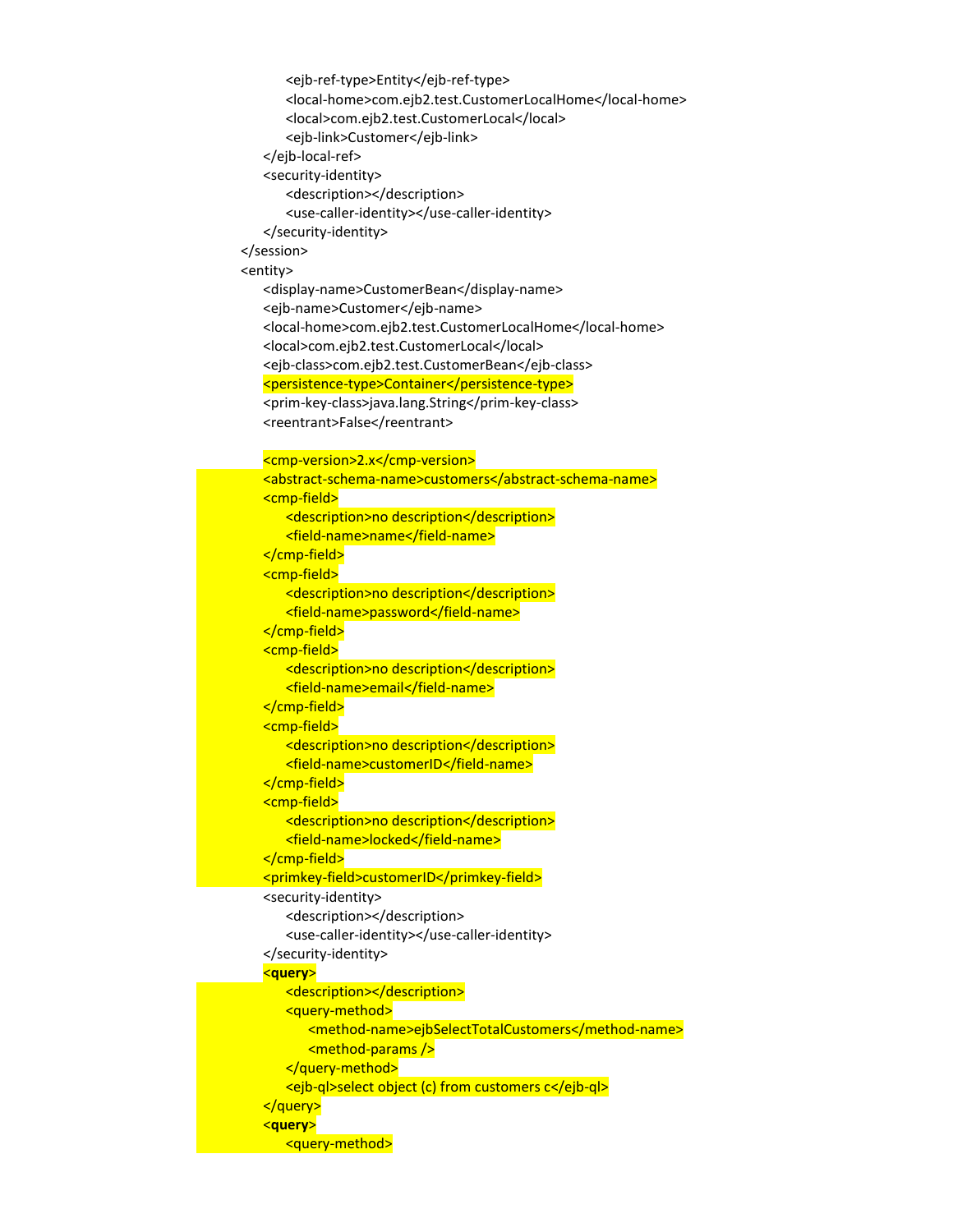<**method-name**>findByCustomerName</method-name> <method-params> <method-param>java.lang.String</method-param> </method-params> </query-method> <ejb-ql>select distinct object (c) from customers c where c.name =  $?1$  </ejb-ql > </query> </entity> </enterprise-beans> <assembly-descriptor> <method-permission> <role-name>JBossAdmin</role-name> <method> <ejb-name>Customer</ejb-name> <method-name>\*</method-name> </method> </method-permission> <method-permission> <role-name>**JBossAdmin**</role-name> <method> <ejb-name>**CustomerSession**</ejb-name> <method-name>\*</method-name> </method> </method-permission> <container-transaction> <method> <description>getTotalCustomers</description> <ejb-name>**CustomerSessionBean**</ejb-name> <method-intf>**Remote**</method-intf> <method-name>**getTotalCustomers**</method-name> <method-params /> </method> <trans-attribute>**Required**</trans-attribute> </container-transaction> <container-transaction> <description></description> <method> <description>createCustomer</description> <ejb-name>**CustomerSession**</ejb-name> <method-intf>**Remote**</method-intf> <method-name>**createCustomer**</method-name> <method-params> <method-param>CustomerVO</method-param> </method-params> </method> <trans-attribute>**Required**</trans-attribute> </container-transaction> </assembly-descriptor> </ejb-jar>

#### **Listing 27 The jbosscmp-jdbc.xml file**

```
<?xml version="1.0" encoding="UTF-8"?>
<!DOCTYPE jbosscmp-jdbc PUBLIC
  "-//JBoss//DTD JBOSSCMP-JDBC 3.2//EN"
  "http://www.jboss.org/j2ee/dtd/jbosscmp-jdbc_3_2.dtd">
```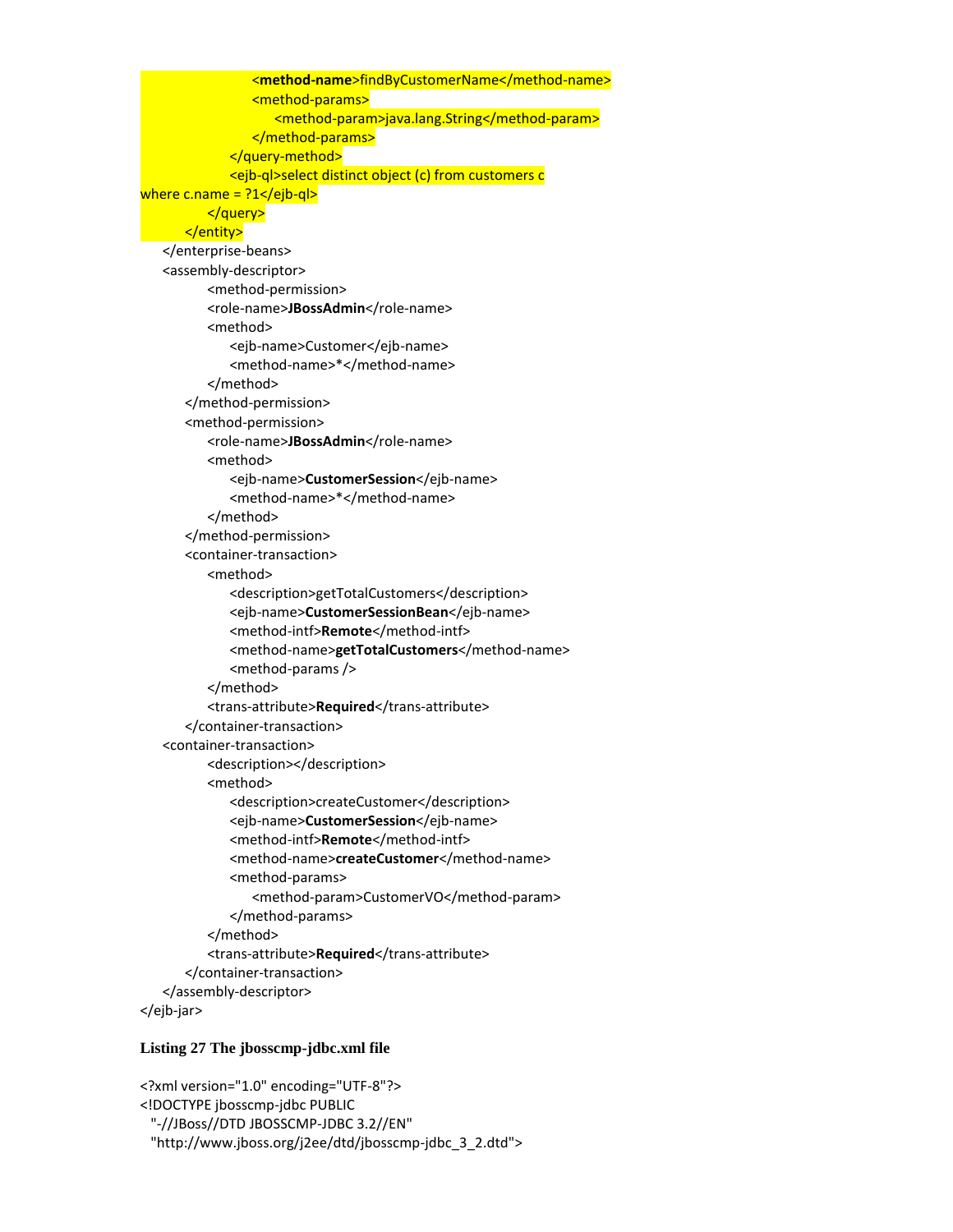```
<jbosscmp-jdbc>
   <defaults>
      <datasource>java:/DefaultDS</datasource>
      <datasource-mapping>mySQL</datasource-mapping>
      <create-table>false</create-table>
      <remove-table>false</remove-table>
      <pk-constraint>true</pk-constraint>
      <read-ahead>
         <strategy>on-load</strategy>
         <page-size>4</page-size>
          <eager-load-group>*</eager-load-group>
      </read-ahead>
   </defaults>
</jbosscmp-jdbc>
```
# **3.4 RUNNING THE CMP-BASED EJB 2 EXAMPLE**

Before you run this CMP-based EJB2 example on an EJB container like Jboss, you need to install and configure Jboss by following the instructions given in §2.8. You also need to remove the jar file for the previous BMP-based EJB 2 example in the default/deploy folder as it will conflict with this example.

We need a new driver for this CMP-based EJB 2 example, though, which is shown in Listing 28. This test driver is essentially the same as the one we discussed in §2.9 for the BMP-based EJB 2 example except that the bmpTest method is commented out since we are not interested in calling the customer session bean remotely any more. For this reason, we would not list this test driver here.

To run this example, simply follow the similar procedure given in §2.9 except that the command to issue should use the name of this test driver as follows:

cmd>%ANT\_HOME%\bin\ant run-ejb2CMPDriver

If everything goes well in your environment, you should get your console output similar to what I got in my environment as shown in Listing 28. This wraps up our CMP-based EJB 2 example.

#### **Listing 28 Output of running the CMP-based EJB 2 example**

run-ejb2CMPDriver: run-ejb2CMPDriver: [java] testing Customer EJB2 [java] sesionBeanTest: [java] testing CustomerEJB2: creating customer 645425785 [java] testing CustomerEJB2: getCustomers [java] c520356325: password [java] testing CustomerEJB2: getCustomerByID [java] getCustomerByID result: 645425785 [java] testing getTotalCustomers: [java] total number of customers in database: 11 [java] sessionTest execution time: 0.203 seconds [java] total time: 0.297 seconds BUILD SUCCESSFUL

Total time: 1 second

### 4 **Summary**

This chapter reviewed the EJB 2 framework retrospectively with two working examples: one uses a BMP-based customer entity bean and the other uses a CMP-based customer entity bean. I hope you do not feel that this is irrelevant material, as Spring emerged as a lighter-weight framework